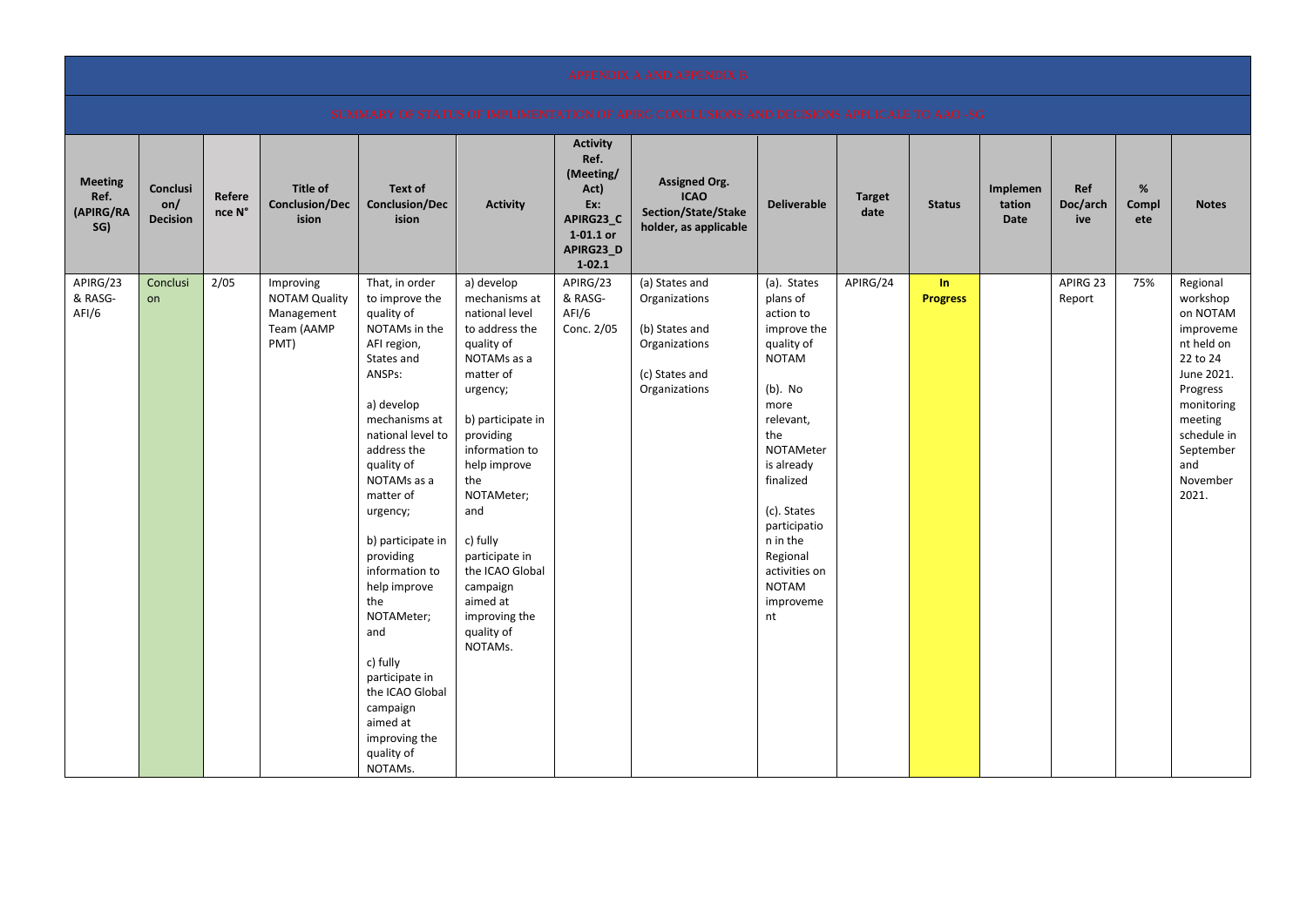| APIRG/23 | Decision       | 23/1 | Establishment<br>of an AFI ATM<br>Master Plan<br>Project<br>Management<br>Team (AAMP<br>PMT) | That, in order<br>to foster the<br>development of<br>the AFI ATM<br>Master plan<br>required to<br>provide the<br>roadmap for<br>the<br>implementation<br>of a seamless<br>AFI ATM<br>system:<br>(a) an AFI ATM<br>Master plan<br>Project<br>Management<br>Team (AAMP<br>PMT) to be<br>established;<br>and<br>(b) tasks<br>assigned to the<br>Project Team<br>may include<br>any other<br>identified<br>experts from<br>the region as | Establish an<br><b>ATM Master</b><br>Plan Project<br>Management<br>Team (AAMP<br>PMT)                                            | APIRG 23<br>Conc.<br>23/01<br>SL - ES AN<br>1/6          | ICAO/ States and<br>Organizations                     | (a). List of<br><b>AAMP PMT</b><br>Members<br>(b). TORs<br>for Team                                                                                  |          | Complete<br>$\mathbf d$ | APIRG 23<br>Report                                  | 100% | PMT<br>established,<br>TORs<br>developed<br>and work<br>commenced                                                                                                          |
|----------|----------------|------|----------------------------------------------------------------------------------------------|--------------------------------------------------------------------------------------------------------------------------------------------------------------------------------------------------------------------------------------------------------------------------------------------------------------------------------------------------------------------------------------------------------------------------------------|----------------------------------------------------------------------------------------------------------------------------------|----------------------------------------------------------|-------------------------------------------------------|------------------------------------------------------------------------------------------------------------------------------------------------------|----------|-------------------------|-----------------------------------------------------|------|----------------------------------------------------------------------------------------------------------------------------------------------------------------------------|
| APIRG/23 | Conclusi<br>on | 23/2 | Prioritization of<br>Free Routing<br>Airspace<br>implementation                              | considered<br>necessary.<br>That, in order<br>to support the<br>recovery of<br>aviation<br>industry from<br>the devastating<br>impact of<br>COVID-19,<br>reduce aviation<br>environmental<br>footprint, and<br>contribute to<br>the attainment<br>of ICAO<br>Strategic<br>Objectives:<br>(a) States be<br>encouraged to<br>prioritize Free<br>Route Airspace                                                                         | (a) States to<br>prioritize FRA<br>implementation<br>(b) Conduct and<br>awareness<br>workshop on<br><b>FRA</b><br>implementation | APIRG 23<br>Conc.<br>23/02<br>SL - ES AN<br>$1/6 - 0239$ | (a). States<br>(b). ICAO ESAF and<br><b>WACAF ROS</b> | $(a)$ . SL to<br>States on<br>FRA<br>implementa<br>tion<br>(b). An<br>awareness<br>workshop<br>on FRA<br>conducted<br>(c). FRA<br>PMT<br>established | APIRG/24 | Complete<br>$\mathbf d$ | APIRG 22<br>Report,<br>APIRG 23<br>Report,<br>$SL-$ | 100% | SL - ES AN<br>$1/6 - 0239$<br>issued<br>FRA<br>awareness<br>workshop<br>held on 16<br>Sept 2020<br>FRA project<br>Team<br>established<br>and State<br>FRA FP<br>completed. |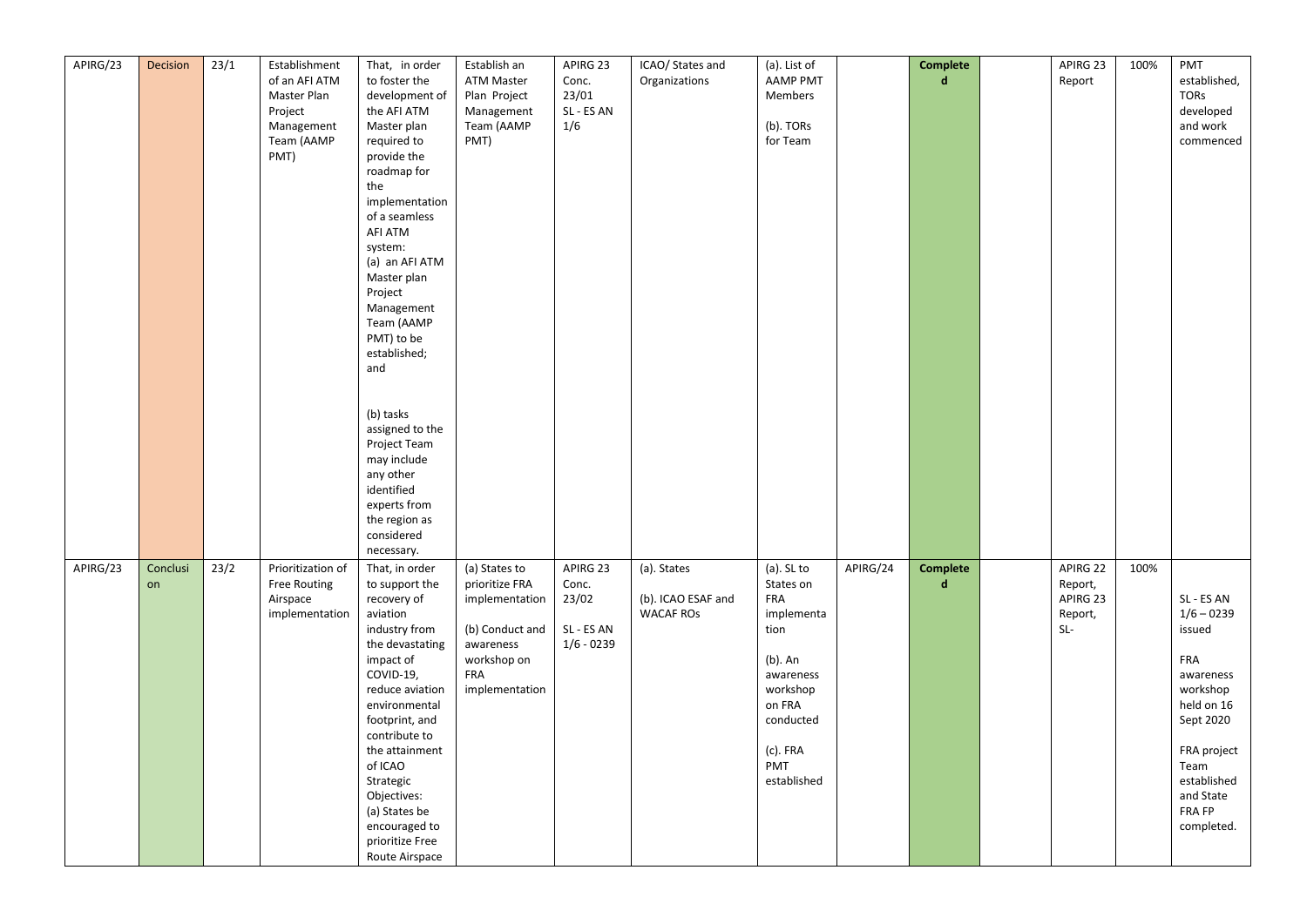| (FRA)<br>implementation<br>; and                                                                                                 |  |
|----------------------------------------------------------------------------------------------------------------------------------|--|
| (b) ICAO<br>Regional Offices<br>and IATA<br>conduct an<br>awareness<br>workshop on<br>Free Routing<br>Airspace<br>implementation |  |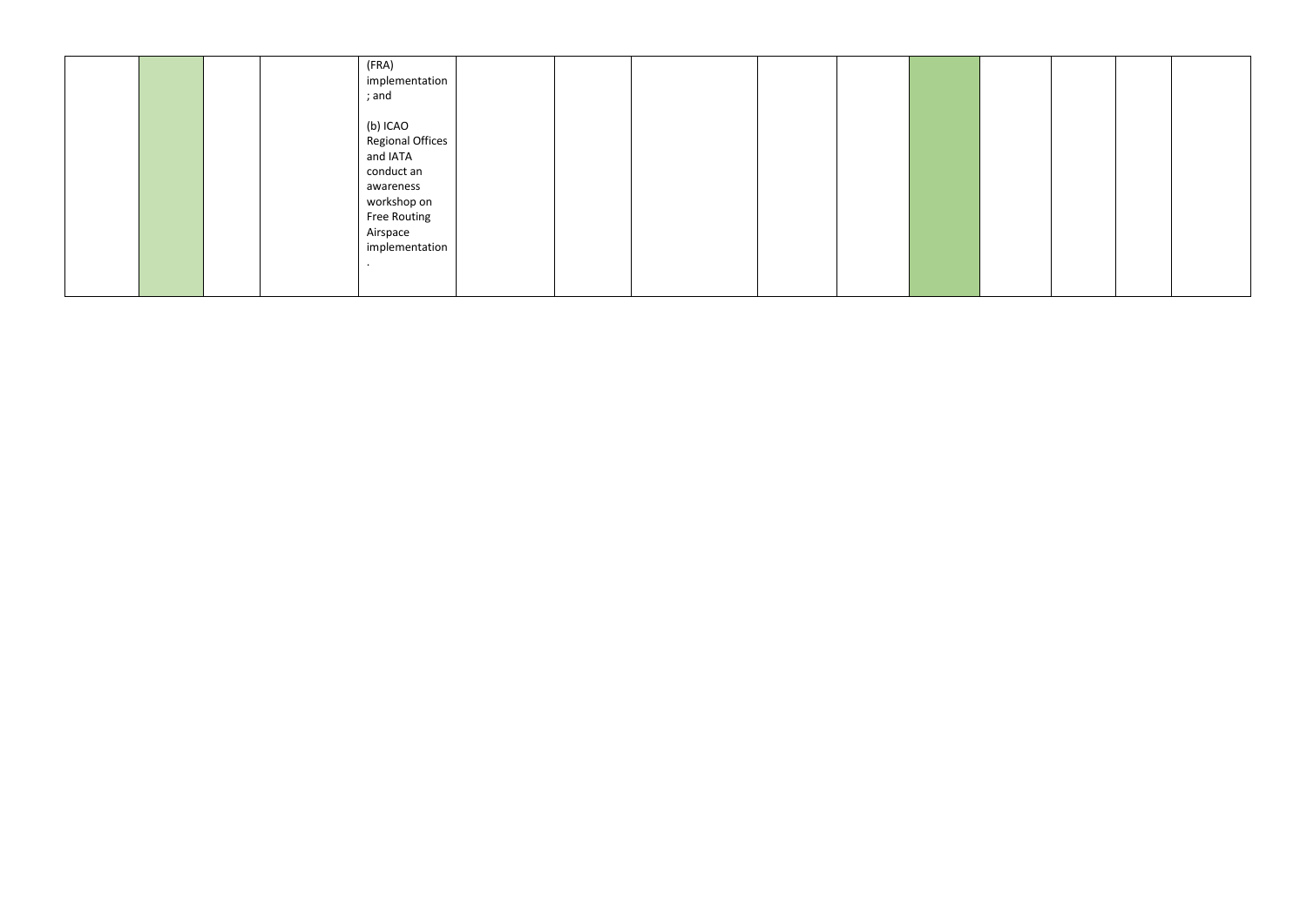| APIRG/23 | Conclusi | 23/3 | RVSM data    | That, in order               | (a) States to   | APIRG/23 | ICAO/ States and | (a)        | APIRG/24 | In              | $SL - ES$      | 75% | Awareness    |
|----------|----------|------|--------------|------------------------------|-----------------|----------|------------------|------------|----------|-----------------|----------------|-----|--------------|
|          | on       |      | returns and  | to foster the                | update RVSM     | Report   | Organizations    | Awareness  |          | <b>Progress</b> | AN 1/6-        |     | workshop     |
|          |          |      | Large Height | development of               | PM Contact      |          |                  | workshop   |          |                 | 0437           |     | conducted    |
|          |          |      | Deviations   | the AFI ATM                  | and establish   |          | ICAO/ARMA        | conducted  |          |                 |                |     | on 11 Nov    |
|          |          |      | reporting    | Master plan                  | mechnism for    |          |                  |            |          |                 | $SL - ES$      |     | 2020         |
|          |          |      |              | required to                  | submission of   |          |                  | (b) LHD    |          |                 | AN 1/6-        |     |              |
|          |          |      |              | provide the                  | monthly data to |          |                  | reports    |          |                 | 0036           |     | Monthly      |
|          |          |      |              | roadmap for                  | ARMA            |          |                  | reduced    |          |                 |                |     | RVSM data    |
|          |          |      |              | the                          |                 |          |                  |            |          |                 | $SL - T$       |     | submission   |
|          |          |      |              | implementation               | (b) ARMA to     |          |                  | (c)        |          |                 | $17/6-$        |     | on going     |
|          |          |      |              | of a seamless                | provide Bi-     |          |                  | Submission |          |                 | 0212           |     |              |
|          |          |      |              | AFI ATM                      | Annually Report |          |                  | of State   |          |                 |                |     | Improved     |
|          |          |      |              | system:                      |                 |          |                  | monthly    |          |                 | <b>CRA 12</b>  |     | reduction of |
|          |          |      |              | (a) States                   | (c) Conduct     |          |                  | RVSM data  |          |                 | and 13         |     | LHD          |
|          |          |      |              | update ARMA                  | awareness       |          |                  | improved   |          |                 | <b>REPORTS</b> |     | received,    |
|          |          |      |              | with contact                 | workshop        |          |                  |            |          |                 |                |     | process      |
|          |          |      |              | details of their             |                 |          |                  |            |          |                 |                |     | ongoing      |
|          |          |      |              | national RVSM                | (d) States      |          |                  |            |          |                 |                |     |              |
|          |          |      |              | Managers and                 | conduct         |          |                  |            |          |                 |                |     |              |
|          |          |      |              | establish a                  | indepth         |          |                  |            |          |                 |                |     |              |
|          |          |      |              | mechanism to                 | investigations  |          |                  |            |          |                 |                |     |              |
|          |          |      |              | ensure that                  | of LHD reports  |          |                  |            |          |                 |                |     |              |
|          |          |      |              | RVSM monthly                 |                 |          |                  |            |          |                 |                |     |              |
|          |          |      |              | data returns<br>and incident |                 |          |                  |            |          |                 |                |     |              |
|          |          |      |              | investigation                |                 |          |                  |            |          |                 |                |     |              |
|          |          |      |              | reports of large             |                 |          |                  |            |          |                 |                |     |              |
|          |          |      |              | height                       |                 |          |                  |            |          |                 |                |     |              |
|          |          |      |              | deviations                   |                 |          |                  |            |          |                 |                |     |              |
|          |          |      |              | (LHDs) are                   |                 |          |                  |            |          |                 |                |     |              |
|          |          |      |              | provided to                  |                 |          |                  |            |          |                 |                |     |              |
|          |          |      |              | ARMA in a                    |                 |          |                  |            |          |                 |                |     |              |
|          |          |      |              | timely manner;               |                 |          |                  |            |          |                 |                |     |              |
|          |          |      |              |                              |                 |          |                  |            |          |                 |                |     |              |
|          |          |      |              |                              |                 |          |                  |            |          |                 |                |     |              |
|          |          |      |              | (b) ARMA                     |                 |          |                  |            |          |                 |                |     |              |
|          |          |      |              | provide to                   |                 |          |                  |            |          |                 |                |     |              |
|          |          |      |              | States twice a               |                 |          |                  |            |          |                 |                |     |              |
|          |          |      |              | year results of              |                 |          |                  |            |          |                 |                |     |              |
|          |          |      |              | the the                      |                 |          |                  |            |          |                 |                |     |              |
|          |          |      |              | <b>Collision Risk</b>        |                 |          |                  |            |          |                 |                |     |              |
|          |          |      |              | Assessment;                  |                 |          |                  |            |          |                 |                |     |              |
|          |          |      |              |                              |                 |          |                  |            |          |                 |                |     |              |
|          |          |      |              |                              |                 |          |                  |            |          |                 |                |     |              |
|          |          |      |              | (c) ICAO and                 |                 |          |                  |            |          |                 |                |     |              |
|          |          |      |              | ARMA conduct<br>on a regular |                 |          |                  |            |          |                 |                |     |              |
|          |          |      |              | basis                        |                 |          |                  |            |          |                 |                |     |              |
|          |          |      |              | awareness                    |                 |          |                  |            |          |                 |                |     |              |
|          |          |      |              | workshops for                |                 |          |                  |            |          |                 |                |     |              |
|          |          |      |              | State appointed              |                 |          |                  |            |          |                 |                |     |              |
|          |          |      |              | national RVSM                |                 |          |                  |            |          |                 |                |     |              |
|          |          |      |              | <b>Focal Points</b>          |                 |          |                  |            |          |                 |                |     |              |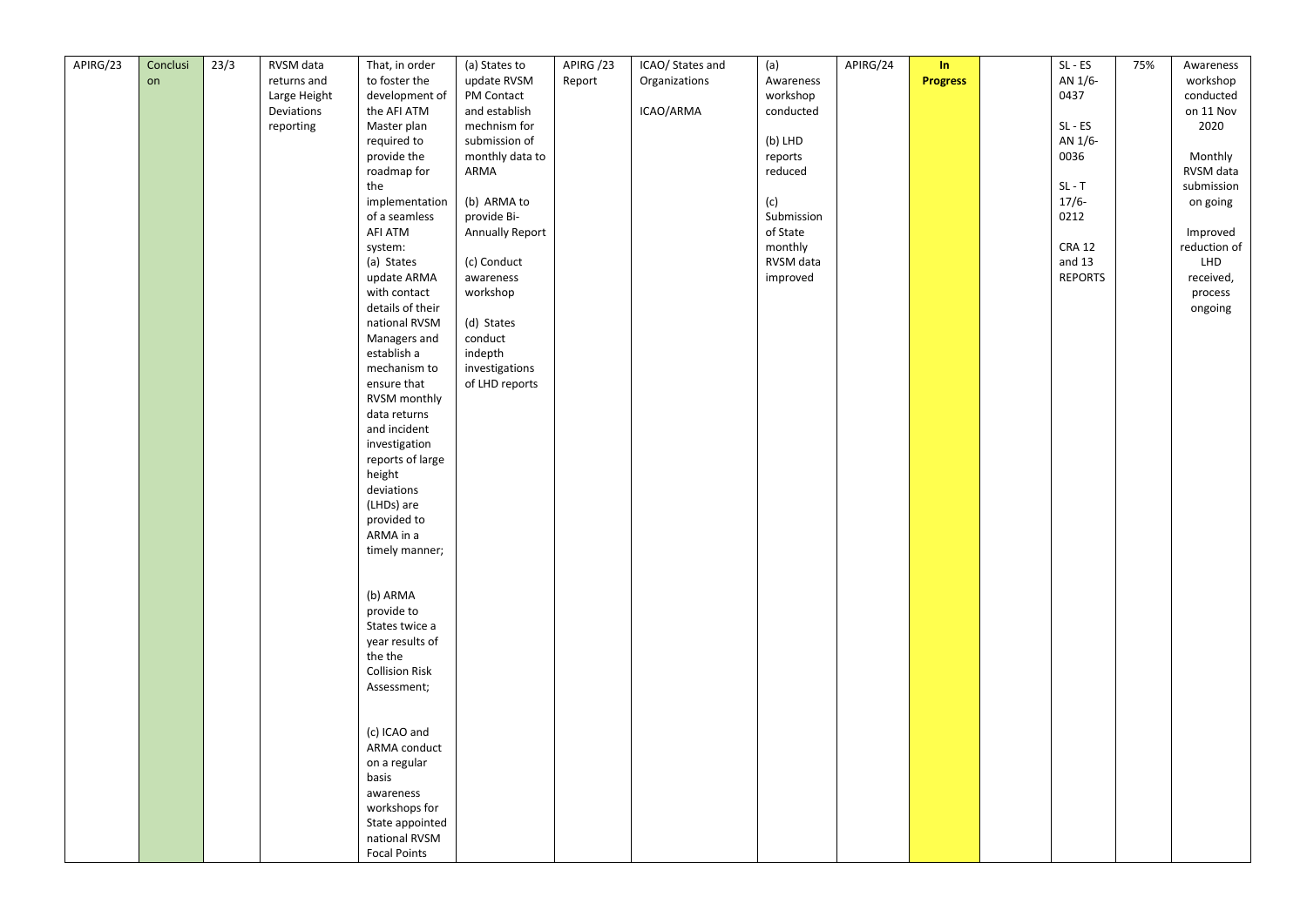|  |  | responsible for  |  |  |  |  |  |
|--|--|------------------|--|--|--|--|--|
|  |  |                  |  |  |  |  |  |
|  |  | RVSM data        |  |  |  |  |  |
|  |  | returns to       |  |  |  |  |  |
|  |  | ARMA; and        |  |  |  |  |  |
|  |  |                  |  |  |  |  |  |
|  |  |                  |  |  |  |  |  |
|  |  |                  |  |  |  |  |  |
|  |  | (d) States carry |  |  |  |  |  |
|  |  | out an in-depth  |  |  |  |  |  |
|  |  | incident         |  |  |  |  |  |
|  |  | investigation to |  |  |  |  |  |
|  |  |                  |  |  |  |  |  |
|  |  | all reported     |  |  |  |  |  |
|  |  | large height     |  |  |  |  |  |
|  |  | deviations.      |  |  |  |  |  |
|  |  |                  |  |  |  |  |  |
|  |  |                  |  |  |  |  |  |
|  |  |                  |  |  |  |  |  |
|  |  |                  |  |  |  |  |  |
|  |  |                  |  |  |  |  |  |
|  |  |                  |  |  |  |  |  |
|  |  |                  |  |  |  |  |  |
|  |  |                  |  |  |  |  |  |
|  |  |                  |  |  |  |  |  |
|  |  |                  |  |  |  |  |  |
|  |  |                  |  |  |  |  |  |
|  |  |                  |  |  |  |  |  |
|  |  |                  |  |  |  |  |  |
|  |  |                  |  |  |  |  |  |
|  |  |                  |  |  |  |  |  |
|  |  |                  |  |  |  |  |  |
|  |  |                  |  |  |  |  |  |
|  |  |                  |  |  |  |  |  |
|  |  |                  |  |  |  |  |  |
|  |  |                  |  |  |  |  |  |
|  |  |                  |  |  |  |  |  |
|  |  |                  |  |  |  |  |  |
|  |  |                  |  |  |  |  |  |
|  |  |                  |  |  |  |  |  |
|  |  |                  |  |  |  |  |  |
|  |  |                  |  |  |  |  |  |
|  |  |                  |  |  |  |  |  |
|  |  |                  |  |  |  |  |  |
|  |  |                  |  |  |  |  |  |
|  |  |                  |  |  |  |  |  |
|  |  |                  |  |  |  |  |  |
|  |  |                  |  |  |  |  |  |
|  |  |                  |  |  |  |  |  |
|  |  |                  |  |  |  |  |  |
|  |  |                  |  |  |  |  |  |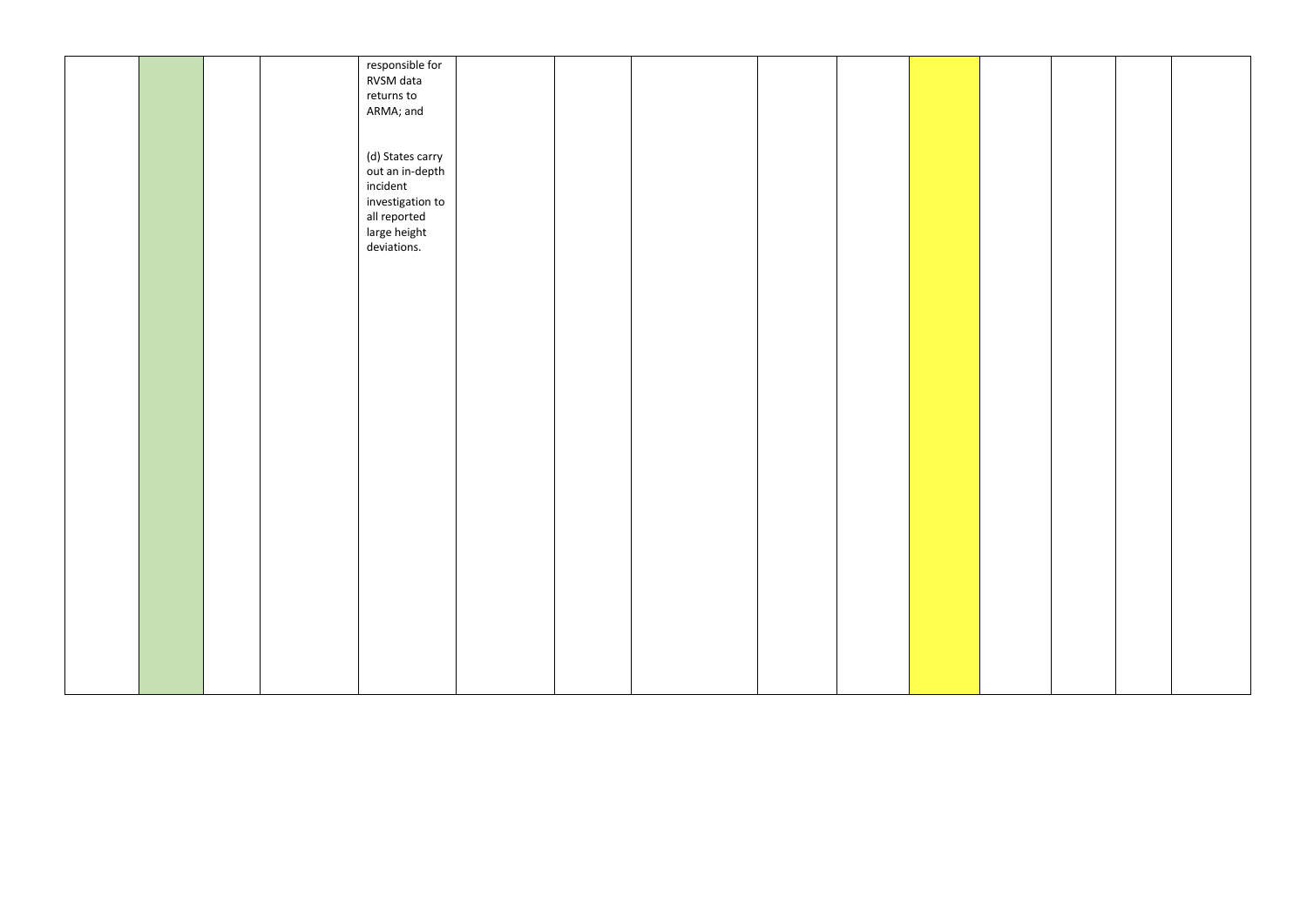| APIRG/23 | Conclusi | 23/4 | Implementatio      | That in order           | States         | SL - ES AN   | ICAO/ States and | SL to States | In              |  | 100% | SL - ES AN   |
|----------|----------|------|--------------------|-------------------------|----------------|--------------|------------------|--------------|-----------------|--|------|--------------|
|          | on       |      | n of TAG and       | to have a               | implement      | $1/6 - 0437$ | Organizations    |              | <b>Progress</b> |  |      | $1/6 - 0437$ |
|          |          |      | AIAG               | harmonised              | AIAG 17 and 18 | AND 0036     |                  | RO reports   |                 |  |      | AND 0036     |
|          |          |      |                    | implementation          | Recommendati   |              | ICAO/ARMA        |              |                 |  |      | issued       |
|          |          |      | Recommendati<br>on | of the TAG              | ons            |              |                  |              |                 |  |      |              |
|          |          |      |                    |                         |                |              |                  |              |                 |  |      |              |
|          |          |      |                    | and AIAG                |                |              |                  |              |                 |  |      |              |
|          |          |      |                    | recommendatio           |                |              |                  |              |                 |  |      | ROs          |
|          |          |      |                    | ns and improve          |                |              |                  |              |                 |  |      | continues    |
|          |          |      |                    | the target level        |                |              |                  |              |                 |  |      | follow-up    |
|          |          |      |                    | of safety in the        |                |              |                  |              |                 |  |      | with         |
|          |          |      |                    | AFI airspace:           |                |              |                  |              |                 |  |      | concerned    |
|          |          |      |                    |                         |                |              |                  |              |                 |  |      | states       |
|          |          |      |                    | (a) States              |                |              |                  |              |                 |  |      |              |
|          |          |      |                    | concerned be            |                |              |                  |              |                 |  |      |              |
|          |          |      |                    | urged to                |                |              |                  |              |                 |  |      |              |
|          |          |      |                    | implement the           |                |              |                  |              |                 |  |      |              |
|          |          |      |                    | AIAG/17 and             |                |              |                  |              |                 |  |      |              |
|          |          |      |                    | AIAG/18                 |                |              |                  |              |                 |  |      |              |
|          |          |      |                    | recommendatio           |                |              |                  |              |                 |  |      |              |
|          |          |      |                    | ns in the aim to        |                |              |                  |              |                 |  |      |              |
|          |          |      |                    | reduce the high         |                |              |                  |              |                 |  |      |              |
|          |          |      |                    | level of                |                |              |                  |              |                 |  |      |              |
|          |          |      |                    | incidents and           |                |              |                  |              |                 |  |      |              |
|          |          |      |                    | provide                 |                |              |                  |              |                 |  |      |              |
|          |          |      |                    | feedback to             |                |              |                  |              |                 |  |      |              |
|          |          |      |                    | ICAO Regional           |                |              |                  |              |                 |  |      |              |
|          |          |      |                    | Offices by 31           |                |              |                  |              |                 |  |      |              |
|          |          |      |                    | March 2021;             |                |              |                  |              |                 |  |      |              |
|          |          |      |                    |                         |                |              |                  |              |                 |  |      |              |
|          |          |      |                    | (b) ICAO                |                |              |                  |              |                 |  |      |              |
|          |          |      |                    | Regional                |                |              |                  |              |                 |  |      |              |
|          |          |      |                    | Offices                 |                |              |                  |              |                 |  |      |              |
|          |          |      |                    | coordinate the          |                |              |                  |              |                 |  |      |              |
|          |          |      |                    | communication           |                |              |                  |              |                 |  |      |              |
|          |          |      |                    | from AIAG to            |                |              |                  |              |                 |  |      |              |
|          |          |      |                    | the                     |                |              |                  |              |                 |  |      |              |
|          |          |      |                    | identified              |                |              |                  |              |                 |  |      |              |
|          |          |      |                    | States with             |                |              |                  |              |                 |  |      |              |
|          |          |      |                    | deficiencies;           |                |              |                  |              |                 |  |      |              |
|          |          |      |                    | and                     |                |              |                  |              |                 |  |      |              |
|          |          |      |                    |                         |                |              |                  |              |                 |  |      |              |
|          |          |      |                    | (c) ICAO                |                |              |                  |              |                 |  |      |              |
|          |          |      |                    | <b>Regional Offices</b> |                |              |                  |              |                 |  |      |              |
|          |          |      |                    | forward the             |                |              |                  |              |                 |  |      |              |
|          |          |      |                    | TAG/11 and              |                |              |                  |              |                 |  |      |              |
|          |          |      |                    | TAG/12 Reports          |                |              |                  |              |                 |  |      |              |
|          |          |      |                    | to States and           |                |              |                  |              |                 |  |      |              |
|          |          |      |                    | urge them to            |                |              |                  |              |                 |  |      |              |
|          |          |      |                    | implement the           |                |              |                  |              |                 |  |      |              |
|          |          |      |                    | applicable              |                |              |                  |              |                 |  |      |              |
|          |          |      |                    | recommendatio           |                |              |                  |              |                 |  |      |              |
|          |          |      |                    | ns in a timely          |                |              |                  |              |                 |  |      |              |
|          |          |      |                    | manner.                 |                |              |                  |              |                 |  |      |              |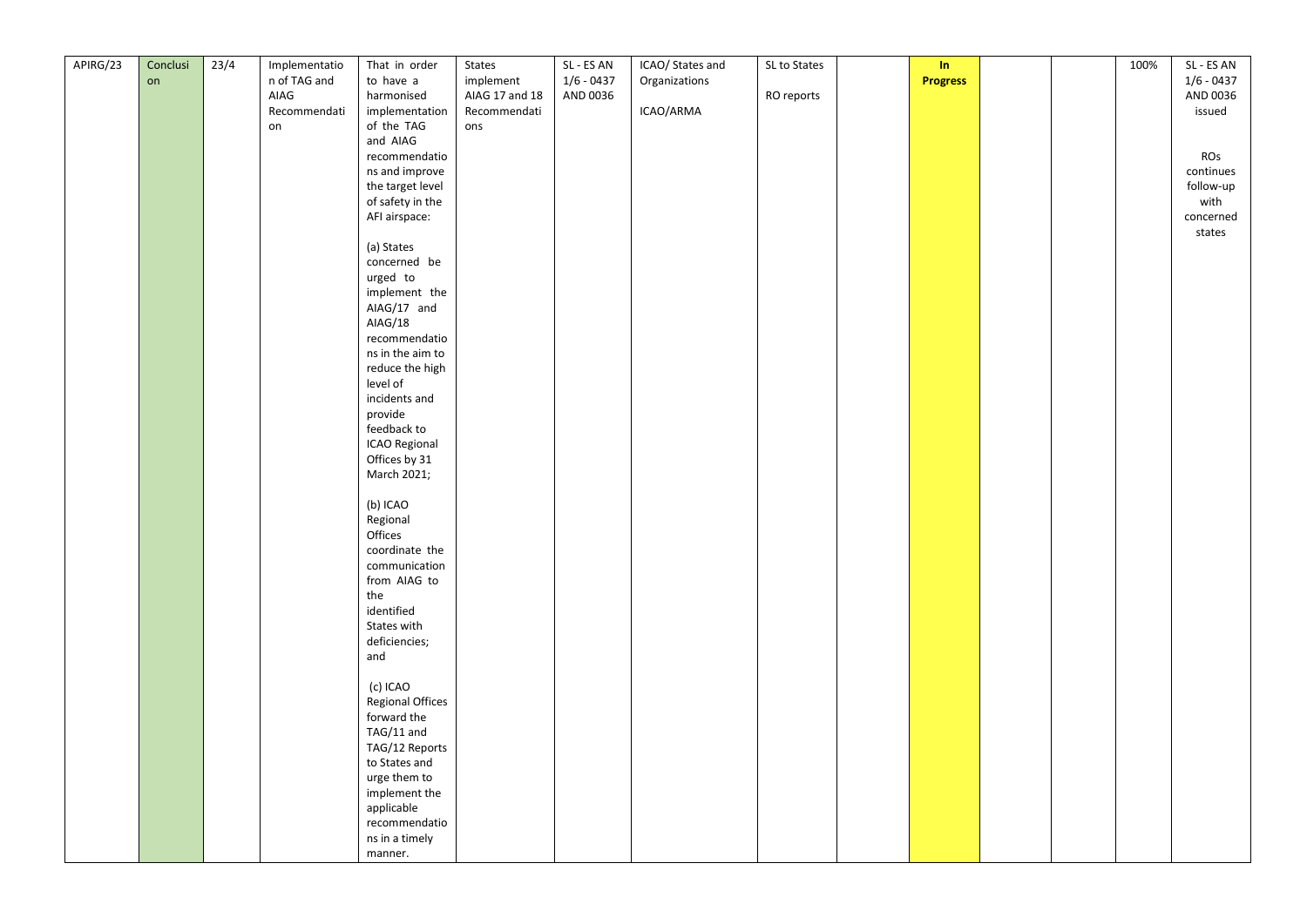| APIRG/23 | Conclusi | 23/5 | Implementatio | That, in order          |  | (a) NPIP      | 31 March | Complete    |  | 75% |  |
|----------|----------|------|---------------|-------------------------|--|---------------|----------|-------------|--|-----|--|
|          | on       |      | n of PBN      | to improve the          |  | workshop      | 2021     | $\mathbf d$ |  |     |  |
|          |          |      |               | level of PBN            |  | conducted     |          |             |  |     |  |
|          |          |      |               | implementation          |  |               | APIRG/24 |             |  |     |  |
|          |          |      |               |                         |  | (b) PBN       |          |             |  |     |  |
|          |          |      |               |                         |  |               |          |             |  |     |  |
|          |          |      |               | (a) ICAO and            |  | flight Survey |          |             |  |     |  |
|          |          |      |               | AFPP conduct a          |  | conducted     |          |             |  |     |  |
|          |          |      |               | <b>National PBN</b>     |  |               |          |             |  |     |  |
|          |          |      |               | Implementation          |  | (c) NPIP      |          |             |  |     |  |
|          |          |      |               | Plan (NPIP)             |  | developed     |          |             |  |     |  |
|          |          |      |               | development             |  | or reviewed   |          |             |  |     |  |
|          |          |      |               | virtual                 |  | and aligned   |          |             |  |     |  |
|          |          |      |               | workshop                |  | to new        |          |             |  |     |  |
|          |          |      |               | aiming to assist        |  | format        |          |             |  |     |  |
|          |          |      |               | States in               |  |               |          |             |  |     |  |
|          |          |      |               | developing/upd          |  | RO and        |          |             |  |     |  |
|          |          |      |               | ating their NPIP        |  | AFPP          |          |             |  |     |  |
|          |          |      |               | by 31 March             |  | reports       |          |             |  |     |  |
|          |          |      |               | 2021;                   |  |               |          |             |  |     |  |
|          |          |      |               | (b) ICAO and            |  |               |          |             |  |     |  |
|          |          |      |               | AFFP conduct a          |  |               |          |             |  |     |  |
|          |          |      |               | survey on PBN           |  |               |          |             |  |     |  |
|          |          |      |               | flight procedure        |  |               |          |             |  |     |  |
|          |          |      |               | and CCO/CDO             |  |               |          |             |  |     |  |
|          |          |      |               | implementation          |  |               |          |             |  |     |  |
|          |          |      |               | in the AFI              |  |               |          |             |  |     |  |
|          |          |      |               | region by 31            |  |               |          |             |  |     |  |
|          |          |      |               | March 2021;             |  |               |          |             |  |     |  |
|          |          |      |               |                         |  |               |          |             |  |     |  |
|          |          |      |               | (c) States that         |  |               |          |             |  |     |  |
|          |          |      |               | have not yet            |  |               |          |             |  |     |  |
|          |          |      |               | developed their         |  |               |          |             |  |     |  |
|          |          |      |               | <b>National PBN</b>     |  |               |          |             |  |     |  |
|          |          |      |               | Implementation          |  |               |          |             |  |     |  |
|          |          |      |               | Plan (NPIP)             |  |               |          |             |  |     |  |
|          |          |      |               | coordinate with         |  |               |          |             |  |     |  |
|          |          |      |               | the ICAO                |  |               |          |             |  |     |  |
|          |          |      |               | <b>Regional Offices</b> |  |               |          |             |  |     |  |
|          |          |      |               | and AFPP for            |  |               |          |             |  |     |  |
|          |          |      |               | assistance; and         |  |               |          |             |  |     |  |
|          |          |      |               | (d) States that         |  |               |          |             |  |     |  |
|          |          |      |               | have already            |  |               |          |             |  |     |  |
|          |          |      |               | developed their         |  |               |          |             |  |     |  |
|          |          |      |               | NPIP, reveiw as         |  |               |          |             |  |     |  |
|          |          |      |               | a matter of             |  |               |          |             |  |     |  |
|          |          |      |               | urgency and             |  |               |          |             |  |     |  |
|          |          |      |               | align them with         |  |               |          |             |  |     |  |
|          |          |      |               | the new ICAO            |  |               |          |             |  |     |  |
|          |          |      |               | NPIP format.            |  |               |          |             |  |     |  |
|          |          |      |               |                         |  |               |          |             |  |     |  |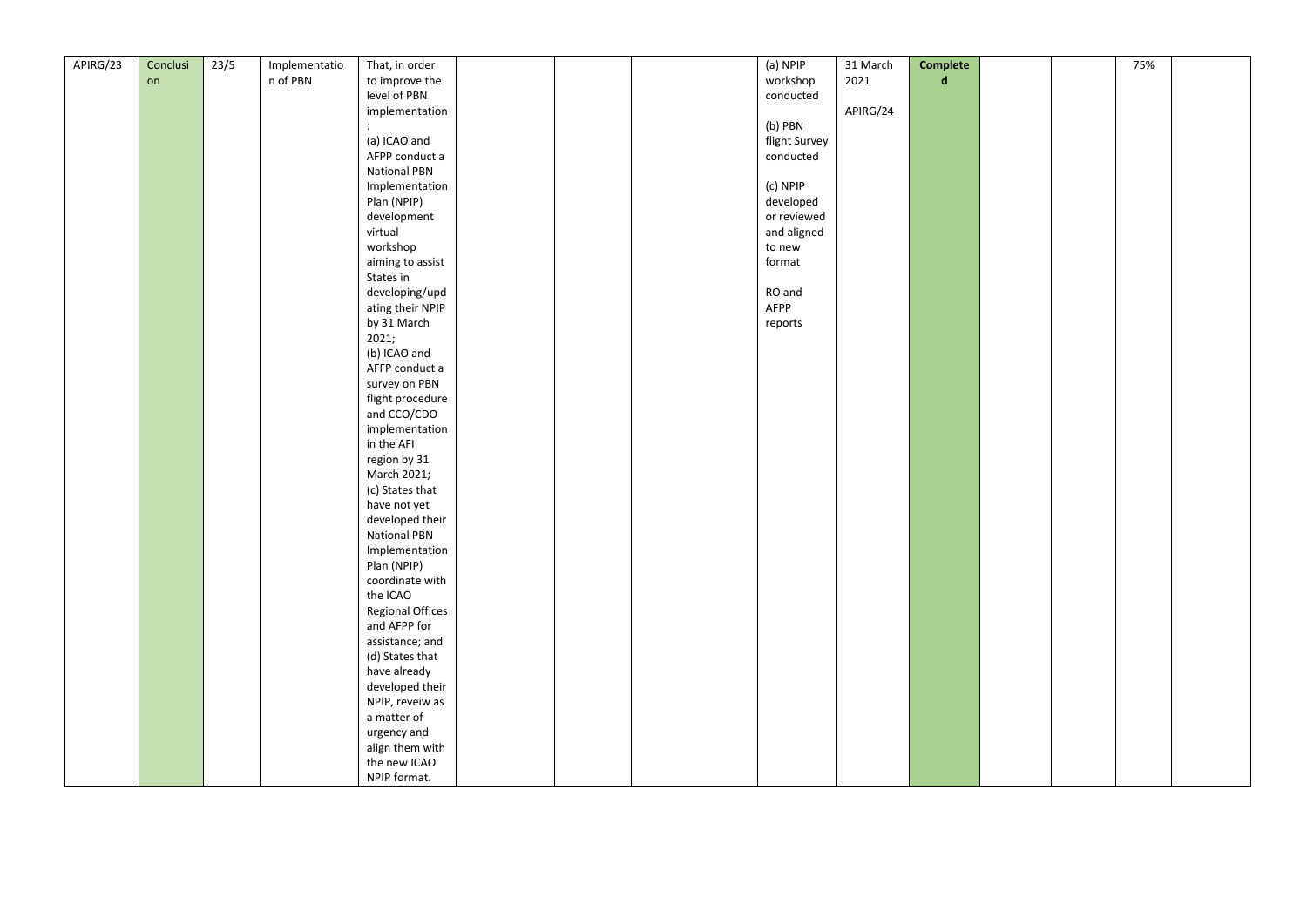| APIRG/23 | <b>Decision</b> | 23/6 | Development    | That, in order          | (a)             | ICAO/ States and | Draft AFI | 31-May-21 | In       |  | 25% | SL ES AN         |
|----------|-----------------|------|----------------|-------------------------|-----------------|------------------|-----------|-----------|----------|--|-----|------------------|
|          |                 |      | of the AFI     | to have a               | Establishment   | Organizations    | PBCS Plan |           | progress |  |     | 4/26-0446        |
|          |                 |      | region PBCS    | coordinated             | of a PBCS       |                  |           |           |          |  |     | issued to        |
|          |                 |      | plan and       | approach to             | Implementatio   | ICAO/ARMA        |           |           |          |  |     | RSA to           |
|          |                 |      | establishment  | PBCS                    | n Team          |                  |           |           |          |  |     | accept PBCS      |
|          |                 |      | of PBCS        | implementation          |                 |                  |           |           |          |  |     | as part of       |
|          |                 |      | implementation | $\ddot{\phantom{a}}$    |                 |                  |           |           |          |  |     | ARMA             |
|          |                 |      | team           |                         | (b) Complete    |                  |           |           |          |  |     | monitoring       |
|          |                 |      |                | (a) a PBCS              | Draft AFI PBCS  |                  |           |           |          |  |     | functions.       |
|          |                 |      |                | implementation          | plan            |                  |           |           |          |  |     |                  |
|          |                 |      |                | Team is                 |                 |                  |           |           |          |  |     |                  |
|          |                 |      |                | established;            |                 |                  |           |           |          |  |     | <b>ARMA TORS</b> |
|          |                 |      |                |                         | (c) Provide     |                  |           |           |          |  |     | amended to       |
|          |                 |      |                | (b) the AAO and         | awareness on    |                  |           |           |          |  |     | accommoda        |
|          |                 |      |                | <b>IIM Sub-Groups</b>   | PBCS to states  |                  |           |           |          |  |     | te PBCS          |
|          |                 |      |                | coordinate with         | and stakholders |                  |           |           |          |  |     |                  |
|          |                 |      |                | the established         |                 |                  |           |           |          |  |     |                  |
|          |                 |      |                | PBCS                    | (d) Develop     |                  |           |           |          |  |     |                  |
|          |                 |      |                | implementation          | templates for   |                  |           |           |          |  |     |                  |
|          |                 |      |                | Team to finalize        | reporting       |                  |           |           |          |  |     |                  |
|          |                 |      |                | the draft AFI           |                 |                  |           |           |          |  |     |                  |
|          |                 |      |                | region PBCS             | $\Box$          |                  |           |           |          |  |     |                  |
|          |                 |      |                | plan, provide           |                 |                  |           |           |          |  |     |                  |
|          |                 |      |                | awareness,              |                 |                  |           |           |          |  |     |                  |
|          |                 |      |                | develop an              |                 |                  |           |           |          |  |     |                  |
|          |                 |      |                | implementation          |                 |                  |           |           |          |  |     |                  |
|          |                 |      |                | roadmap in              |                 |                  |           |           |          |  |     |                  |
|          |                 |      |                | collaboration           |                 |                  |           |           |          |  |     |                  |
|          |                 |      |                | with States and         |                 |                  |           |           |          |  |     |                  |
|          |                 |      |                | stakeholders,           |                 |                  |           |           |          |  |     |                  |
|          |                 |      |                | and align wiht          |                 |                  |           |           |          |  |     |                  |
|          |                 |      |                | the AFI vision          |                 |                  |           |           |          |  |     |                  |
|          |                 |      |                | document,               |                 |                  |           |           |          |  |     |                  |
|          |                 |      |                | CONOPS and              |                 |                  |           |           |          |  |     |                  |
|          |                 |      |                | <b>ATM Master</b>       |                 |                  |           |           |          |  |     |                  |
|          |                 |      |                | Plan by 31 May          |                 |                  |           |           |          |  |     |                  |
|          |                 |      |                | 2021; and               |                 |                  |           |           |          |  |     |                  |
|          |                 |      |                |                         |                 |                  |           |           |          |  |     |                  |
|          |                 |      |                | (c) ICAO                |                 |                  |           |           |          |  |     |                  |
|          |                 |      |                | <b>Regional Offices</b> |                 |                  |           |           |          |  |     |                  |
|          |                 |      |                | in coordination         |                 |                  |           |           |          |  |     |                  |
|          |                 |      |                | wiht the AFI            |                 |                  |           |           |          |  |     |                  |
|          |                 |      |                | Regional                |                 |                  |           |           |          |  |     |                  |
|          |                 |      |                | Monitoring              |                 |                  |           |           |          |  |     |                  |
|          |                 |      |                | Agency (ARMA)           |                 |                  |           |           |          |  |     |                  |
|          |                 |      |                | provides                |                 |                  |           |           |          |  |     |                  |
|          |                 |      |                | necessary               |                 |                  |           |           |          |  |     |                  |
|          |                 |      |                | expertise for           |                 |                  |           |           |          |  |     |                  |
|          |                 |      |                | both functional         |                 |                  |           |           |          |  |     |                  |
|          |                 |      |                | areas (RVSM             |                 |                  |           |           |          |  |     |                  |
|          |                 |      |                | and PBCS), as           |                 |                  |           |           |          |  |     |                  |
|          |                 |      |                | well associated         |                 |                  |           |           |          |  |     |                  |
|          |                 |      |                | support to              |                 |                  |           |           |          |  |     |                  |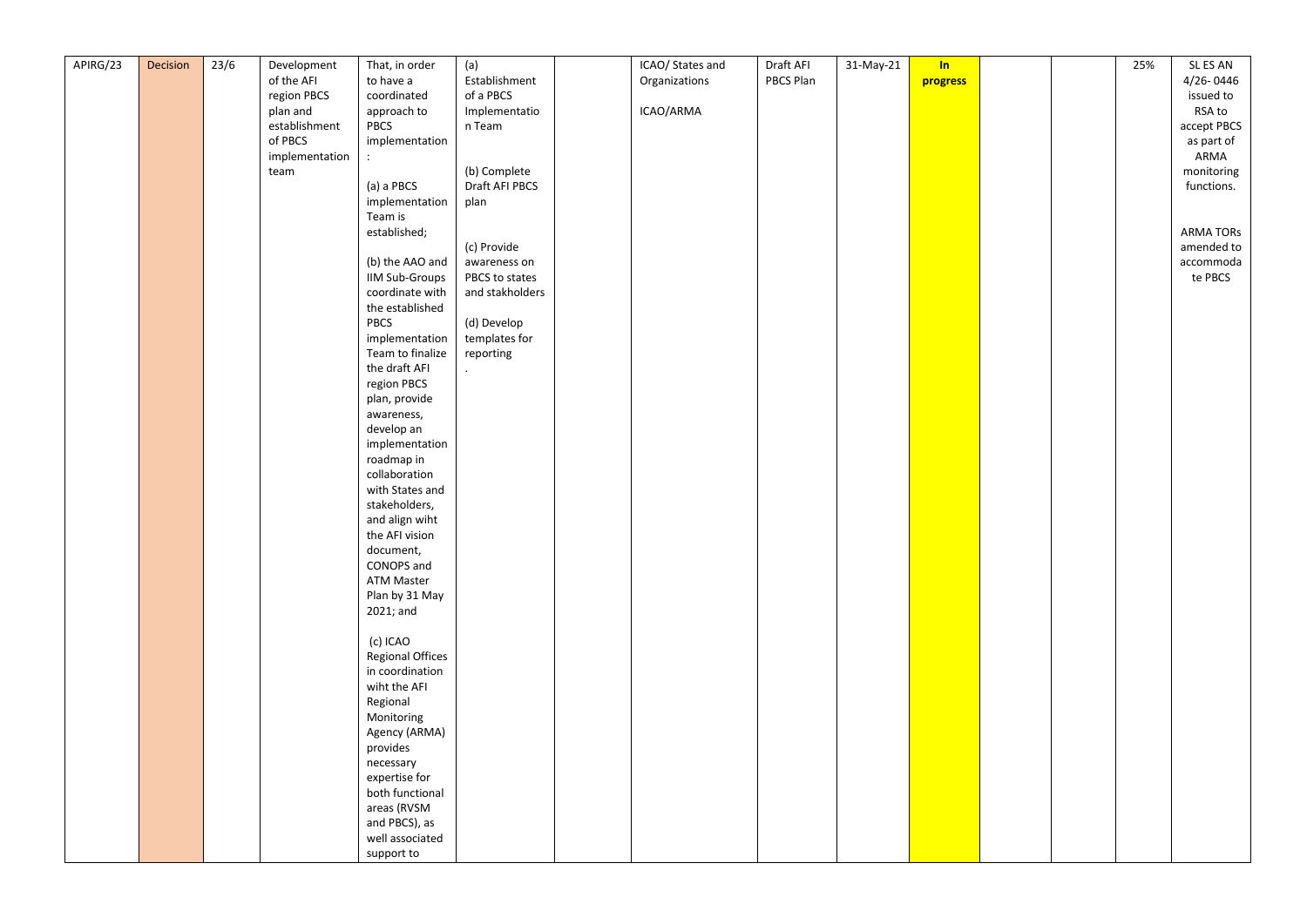|          |                |      |                                                                                                          | States and<br>service<br>providers as<br>applicable.                                                                                                                                                                                                                                                                                                                                                                                                       |                                                                        |          |                                   |                                                                                                                                     |                                         |  |     |                                                                                                                                                                                                   |
|----------|----------------|------|----------------------------------------------------------------------------------------------------------|------------------------------------------------------------------------------------------------------------------------------------------------------------------------------------------------------------------------------------------------------------------------------------------------------------------------------------------------------------------------------------------------------------------------------------------------------------|------------------------------------------------------------------------|----------|-----------------------------------|-------------------------------------------------------------------------------------------------------------------------------------|-----------------------------------------|--|-----|---------------------------------------------------------------------------------------------------------------------------------------------------------------------------------------------------|
| APIRG/23 | Conclusi<br>on | 23/7 | Appointment of<br>State SAR<br>Points of<br>Contact and<br>submission of<br><b>National SAR</b><br>Plans | That, in order<br>to expedite the<br>implementation<br>of key SAR<br>elements and<br>ensure an<br>effective<br>coordination of<br>SAR in the<br>region:<br>(a) States,<br>which have not<br>yet done so, to<br>nominate SAR<br>Focal Points of<br>Contact (SPOC)<br>and<br>communicate<br>the nominees<br>to the ICAO<br>Regional Offices<br>as a matter of<br>urgency;<br>(b) States<br>establish<br><b>National SAR</b><br>Coordinating<br>Committee and | (d) ICAO to<br>ensure<br>development of<br>an AFI Regional<br>SAR Plan | APIRG/23 | iCAO/ States and<br>Organizations | List of AFI<br>SPOCs<br>State<br>reports on<br>SAR<br>Committees<br>National<br><b>SAR Plans</b><br><b>AFI Regional</b><br>SAR Plan | $\mathop{\text{Im}}$<br><b>Progress</b> |  | 75% | Workshop<br>conducted<br>on 8-9<br>Oct/12 Nov<br>2020 and<br>Templates<br>developed.<br>Draft AFI<br>SAR Plan<br>completed.<br>Ongoing<br>nomination<br>of SPOC<br>State<br>activities<br>ongoing |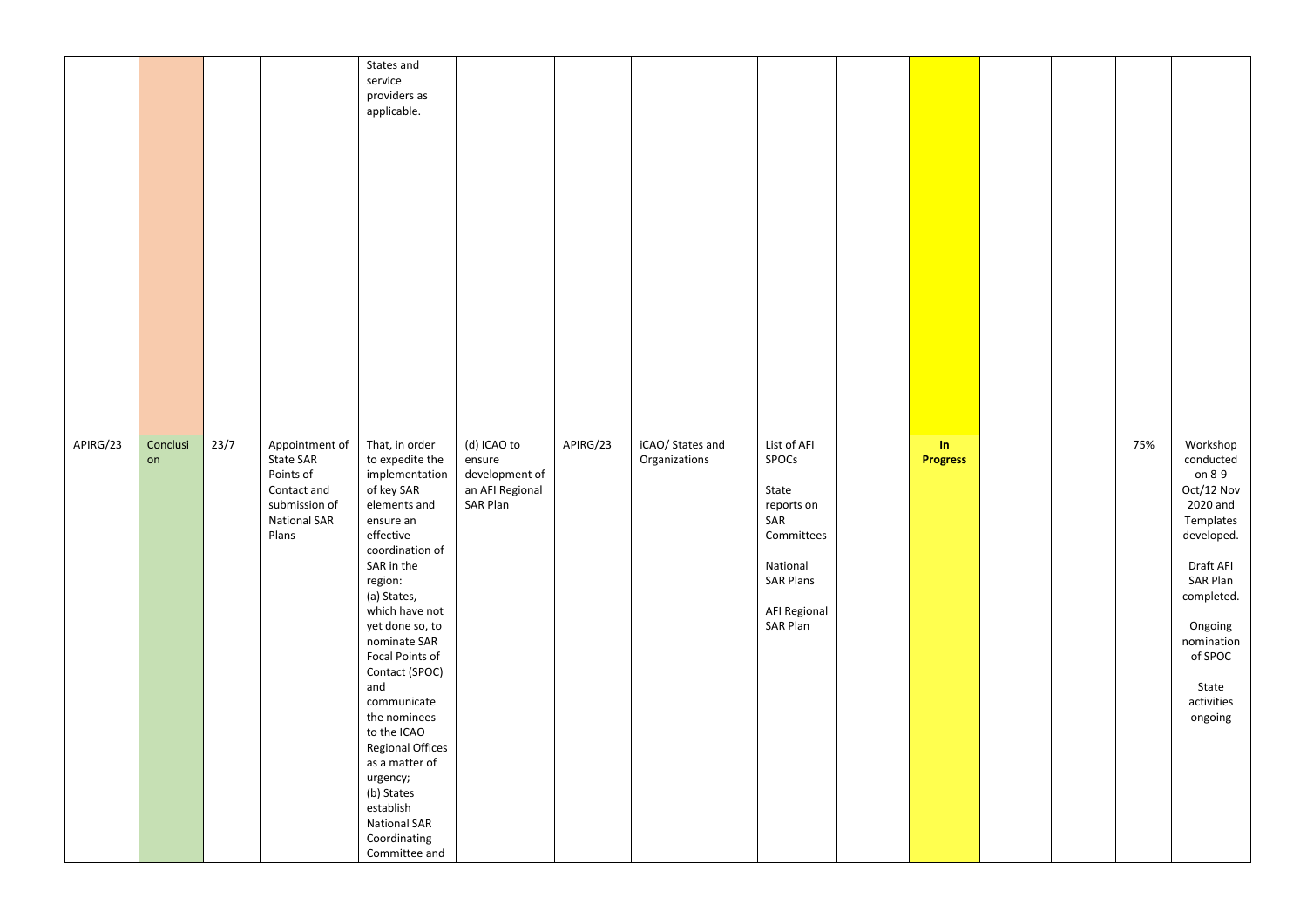|          |                |      |                                             | ensure<br>implementation<br>of hte SAR<br>improvements<br>(c) States, that<br>have not<br>already done<br>so, complete<br>and submit<br><b>National SAR</b><br>Plans to their<br>ICAO Regional<br>office by 31<br>March 2021;<br>and<br>(d) the ICAO<br><b>Regional Offices</b><br>coordinate the<br>development of<br>a harmonized<br>AFI Regional<br>SAR plan.                              |                                                                                                                                                                       |          |                                   |                                                        |                                 |                       |                               |     |                                                                                |
|----------|----------------|------|---------------------------------------------|-----------------------------------------------------------------------------------------------------------------------------------------------------------------------------------------------------------------------------------------------------------------------------------------------------------------------------------------------------------------------------------------------|-----------------------------------------------------------------------------------------------------------------------------------------------------------------------|----------|-----------------------------------|--------------------------------------------------------|---------------------------------|-----------------------|-------------------------------|-----|--------------------------------------------------------------------------------|
| APIRG/23 | Conclusi<br>on | 23/8 | Improved<br>civil/military<br>coordination: | That, in order<br>to improve<br>civil/military<br>coordination:<br>(a) ICAO<br>conduct a<br>Civil/Military<br>cooperation<br>workshop by 30<br>April 2021; and<br>(b) States<br>establish<br>Civil/Military<br>Cooperation<br>Committees,<br>develop<br>Civll/Military<br>Manual and<br>Standard<br>Operating<br>Procedures and<br>a Memoranda<br>of Cooperation<br>(MOC) by 30<br>June 2021. | (a) Awareness<br>workshop on<br>Civil/Military<br>Conducted<br>(b) States<br>establish C/M<br>Cooperation<br>Committees,<br>develop c/M<br>Manuals and<br>SOP and MOC | APIRG/23 | ICAO/ States and<br>Organizations | Awareness<br>workshop<br>conducted<br>State<br>reports | 30 June<br>2021 and<br>APIRG/24 | In<br><b>Progress</b> | $SL - T$<br>$13/19 -$<br>0111 | 50% | Workshop<br>conducted<br>on 27-29<br>April 2021<br>State<br>reports<br>ongoing |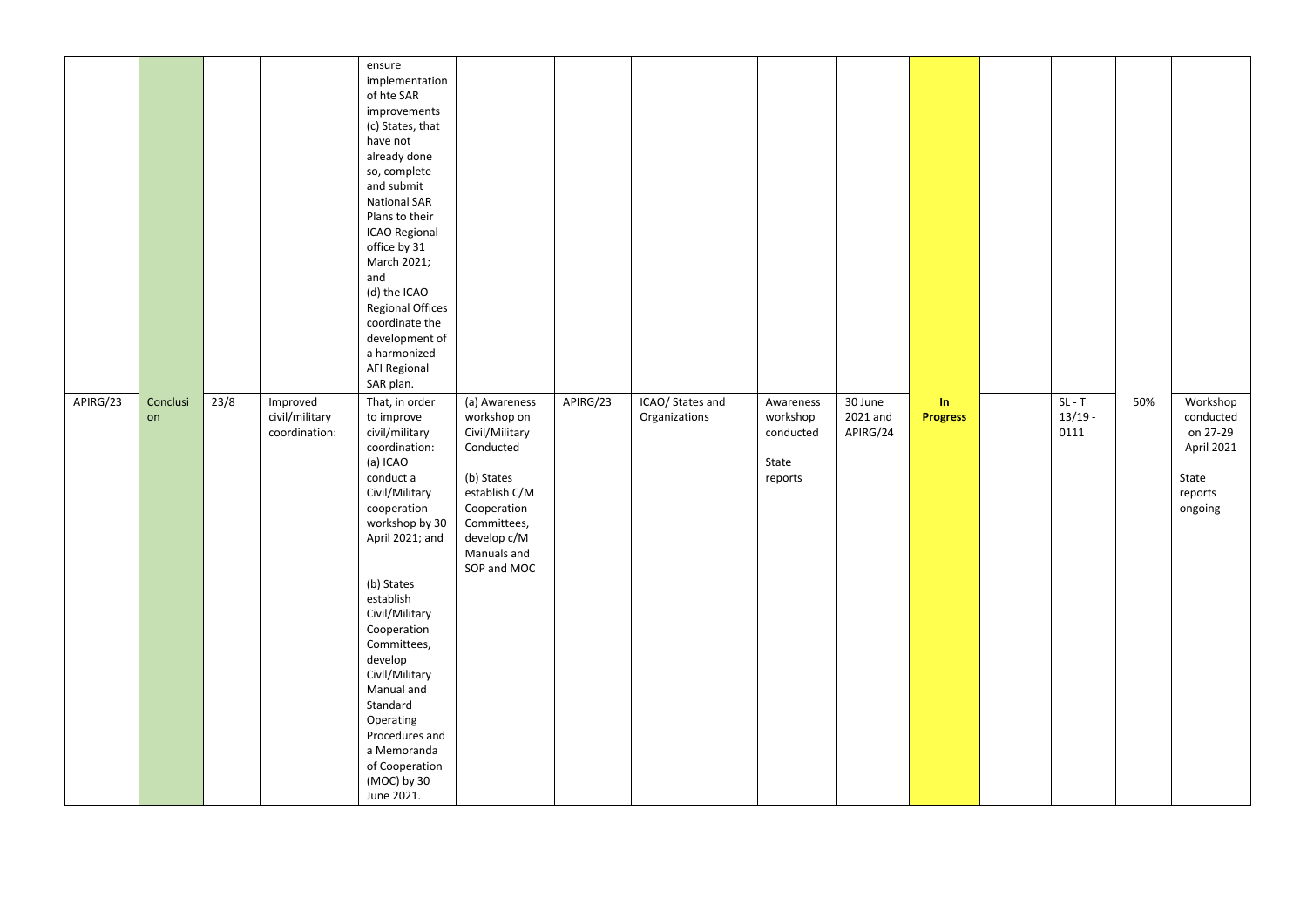| APIRG/23 | Conclusi | 23/9 | Process and    | That, in order   | States        | States      | States           | APIRG24 | In              |  | 25% | <b>IATA</b> is |
|----------|----------|------|----------------|------------------|---------------|-------------|------------------|---------|-----------------|--|-----|----------------|
|          | on       |      | Procedures for | to foster        | implementAPIR | <b>IATA</b> |                  |         | <b>Progress</b> |  |     | coordinatin    |
|          |          |      |                |                  | G 23          |             | automate<br>OVFC |         |                 |  |     |                |
|          |          |      | Overflight     | improvement in   |               | <b>ICAO</b> |                  |         |                 |  |     | g this         |
|          |          |      | Clearances     | the approval     | Recommendati  |             | approval         |         |                 |  |     | process:       |
|          |          |      |                | process of over- | ons           |             | process          |         |                 |  |     | Awareness      |
|          |          |      |                | flight           |               |             |                  |         |                 |  |     | provided in    |
|          |          |      |                | clearances and   |               |             |                  |         |                 |  |     | all ATM        |
|          |          |      |                | in view of the   |               |             |                  |         |                 |  |     | meetings       |
|          |          |      |                | COVID-19         |               |             |                  |         |                 |  |     |                |
|          |          |      |                | pandemic         |               |             |                  |         |                 |  |     |                |
|          |          |      |                | restart and      |               |             |                  |         |                 |  |     |                |
|          |          |      |                | recovery:        |               |             |                  |         |                 |  |     |                |
|          |          |      |                | (a) States be    |               |             |                  |         |                 |  |     |                |
|          |          |      |                | encouraged to    |               |             |                  |         |                 |  |     |                |
|          |          |      |                | review their     |               |             |                  |         |                 |  |     |                |
|          |          |      |                | authorization    |               |             |                  |         |                 |  |     |                |
|          |          |      |                | procedures for   |               |             |                  |         |                 |  |     |                |
|          |          |      |                | overflight       |               |             |                  |         |                 |  |     |                |
|          |          |      |                | clearance        |               |             |                  |         |                 |  |     |                |
|          |          |      |                | (OVFC) for civil |               |             |                  |         |                 |  |     |                |
|          |          |      |                | aircraft with a  |               |             |                  |         |                 |  |     |                |
|          |          |      |                |                  |               |             |                  |         |                 |  |     |                |
|          |          |      |                | view to          |               |             |                  |         |                 |  |     |                |
|          |          |      |                | granting speedy  |               |             |                  |         |                 |  |     |                |
|          |          |      |                | approval to      |               |             |                  |         |                 |  |     |                |
|          |          |      |                | schedules and    |               |             |                  |         |                 |  |     |                |
|          |          |      |                | non-scheduled    |               |             |                  |         |                 |  |     |                |
|          |          |      |                | flights;         |               |             |                  |         |                 |  |     |                |
|          |          |      |                |                  |               |             |                  |         |                 |  |     |                |
|          |          |      |                |                  |               |             |                  |         |                 |  |     |                |
|          |          |      |                | (b) States be    |               |             |                  |         |                 |  |     |                |
|          |          |      |                | encouraged to    |               |             |                  |         |                 |  |     |                |
|          |          |      |                | publish a        |               |             |                  |         |                 |  |     |                |
|          |          |      |                | (globally)       |               |             |                  |         |                 |  |     |                |
|          |          |      |                | simplified and   |               |             |                  |         |                 |  |     |                |
|          |          |      |                | standardized     |               |             |                  |         |                 |  |     |                |
|          |          |      |                | process taking   |               |             |                  |         |                 |  |     |                |
|          |          |      |                | advantate of     |               |             |                  |         |                 |  |     |                |
|          |          |      |                | automation in    |               |             |                  |         |                 |  |     |                |
|          |          |      |                | order to         |               |             |                  |         |                 |  |     |                |
|          |          |      |                | expedite OVFC    |               |             |                  |         |                 |  |     |                |
|          |          |      |                | approval         |               |             |                  |         |                 |  |     |                |
|          |          |      |                | process adn      |               |             |                  |         |                 |  |     |                |
|          |          |      |                | issuance of      |               |             |                  |         |                 |  |     |                |
|          |          |      |                | overflight       |               |             |                  |         |                 |  |     |                |
|          |          |      |                | clearance/perm   |               |             |                  |         |                 |  |     |                |
|          |          |      |                | its; and         |               |             |                  |         |                 |  |     |                |
|          |          |      |                |                  |               |             |                  |         |                 |  |     |                |
|          |          |      |                |                  |               |             |                  |         |                 |  |     |                |
|          |          |      |                | (c) States be    |               |             |                  |         |                 |  |     |                |
|          |          |      |                | encouraged to    |               |             |                  |         |                 |  |     |                |
|          |          |      |                | include          |               |             |                  |         |                 |  |     |                |
|          |          |      |                |                  |               |             |                  |         |                 |  |     |                |
|          |          |      |                | provisions for   |               |             |                  |         |                 |  |     |                |
|          |          |      |                | overflight       |               |             |                  |         |                 |  |     |                |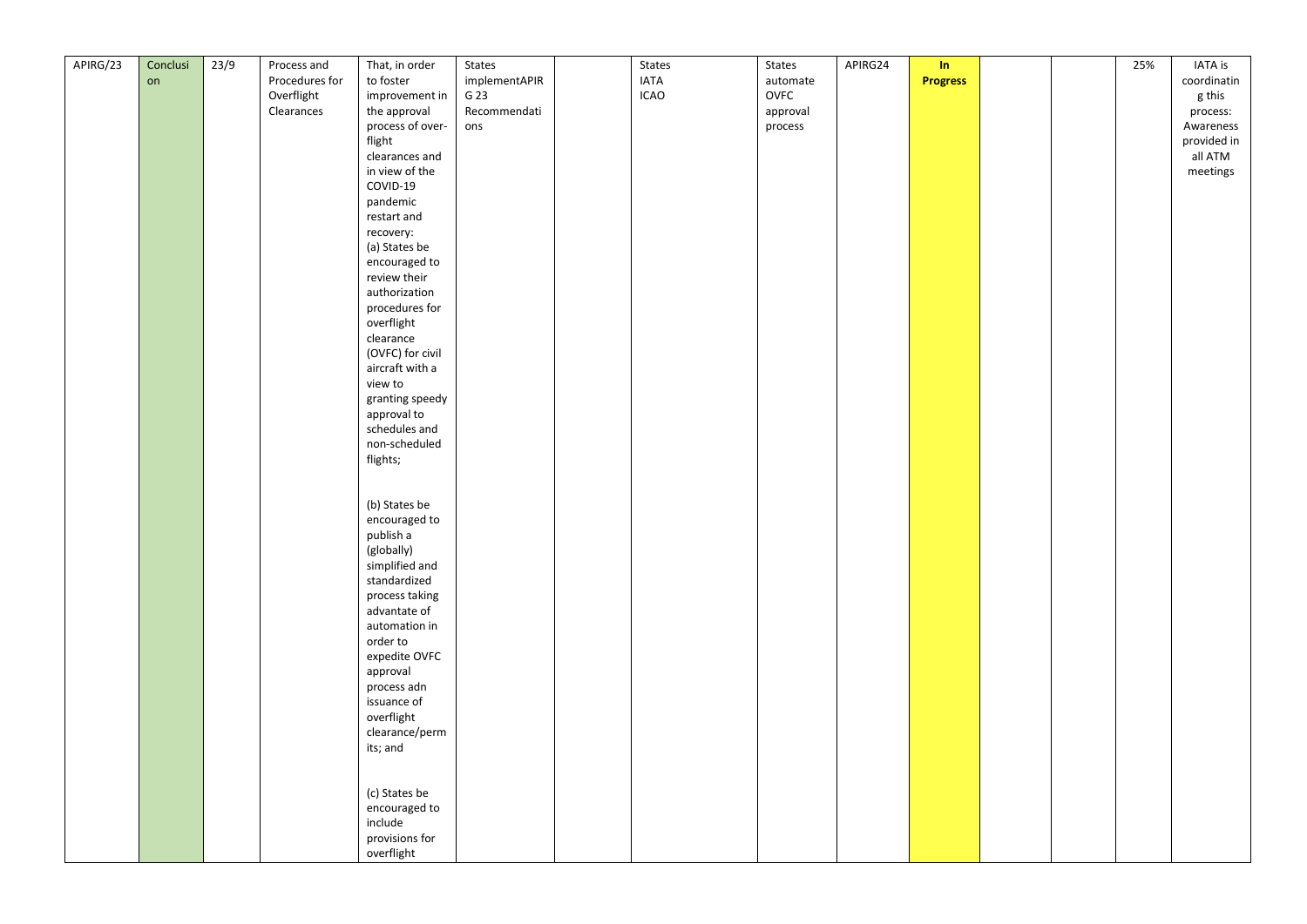|          |                |       |                                                                                         | clearance<br>(OVFC) and<br>non-traffic<br>stops in the<br>Bilateral<br>Agreements<br>(BASA) and<br>Multilateral<br>Agreements to<br>include such<br>exceptions as<br>may be suitable<br>for their<br>airline's<br>operations.                                                                                                  |                                       |                    |                                   |                                            |        |                         |          |                    |      |                                                                                                                               |
|----------|----------------|-------|-----------------------------------------------------------------------------------------|--------------------------------------------------------------------------------------------------------------------------------------------------------------------------------------------------------------------------------------------------------------------------------------------------------------------------------|---------------------------------------|--------------------|-----------------------------------|--------------------------------------------|--------|-------------------------|----------|--------------------|------|-------------------------------------------------------------------------------------------------------------------------------|
| APIRG/23 | Conclusi<br>on | 23/10 | Implementatio<br>n of<br>Aerodrome<br>Operations<br>Projects and<br><b>ASBU Modules</b> | That, in order<br>to improve the<br>Projects<br>implementation<br>efficiency and<br>avoid<br>duplication of<br>efforts, and<br>based on<br>linkages<br>between<br>Projects,<br>Projects 2, 3, 4,<br>5 and 7 be<br>merged with<br>the aerodrome<br>certification<br>Project as per<br>Appendices 2F<br>and 2G to the<br>report. | Reorganization<br>of Project<br>teams | APIRG/23<br>$C-10$ | ICAO/ States and<br>Organizations | Reorgonize<br>d/merged<br>Project<br>teams | Oct-20 | Complete<br>$\mathbf d$ | Oct.2020 | APIRG 23<br>Report | 100% | Project<br>teams have<br>been<br>reorganized<br>and are<br>currently<br>meeting.<br>Awaiting<br>Project<br>team<br>documents. |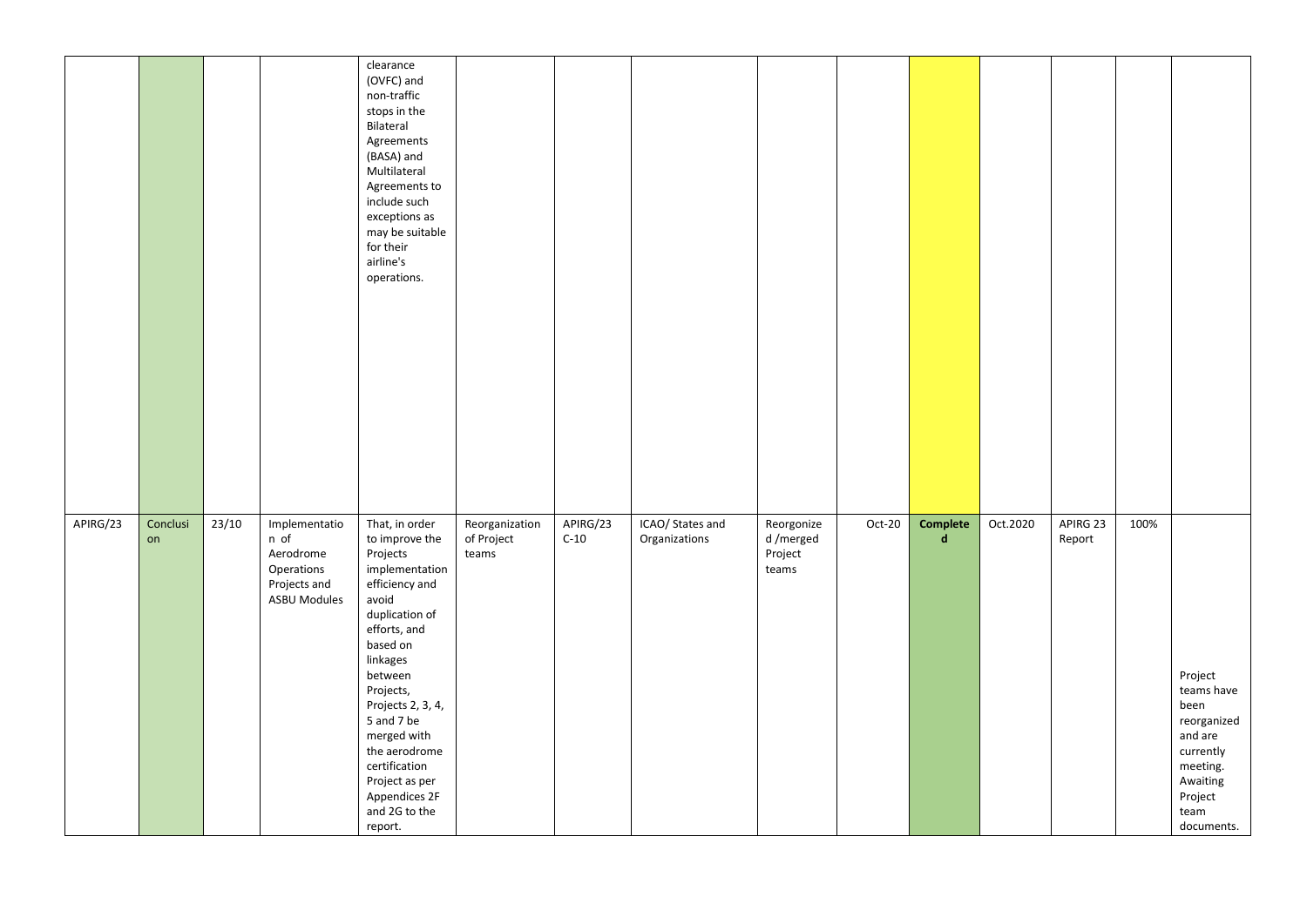| APIRG/23 | Decision | 23/11 | Implementatio       | That, in order         | a) Project      | a) APIRG     | a) APIRG             | a). APIRG   | $May-21$ | In              | a).       | a) APIRG  | 50% |            |
|----------|----------|-------|---------------------|------------------------|-----------------|--------------|----------------------|-------------|----------|-----------------|-----------|-----------|-----|------------|
|          |          |       | n of                | to foster the          | teams           | 23 Report    | b) ICAO, Stataes and | /23 Report  |          | <b>Progress</b> | November  | /23       |     |            |
|          |          |       | Aerodrome           | implementation         | composition     | b). Weekly   | Project teams        | b). Revised |          |                 | 2020      | Report    |     |            |
|          |          |       | Operations          | of the Projects:       | revision        | Staff        | c). Project teams    | Project     |          |                 | b). On    | b).       |     |            |
|          |          |       | Projects and        | (a) Project            | b).Project      | meetings     | d). ICAO             | documents   |          |                 | going     | c).       |     |            |
|          |          |       | <b>ASBU Modules</b> | Teams                  | teams currently | by AGA       |                      | c). Proect  |          |                 | c). On    | $d$ ). ES |     |            |
|          |          |       |                     | composition be         | coordinating    | c). Informal |                      | Teams       |          |                 | going     | AN 1/6    |     |            |
|          |          |       |                     | revised;               | the revision of | reporting    |                      | d). ICAO    |          |                 | $d$ ). 17 | 00400     |     |            |
|          |          |       |                     | (b) Project            | documents       | of project   |                      |             |          |                 | February  |           |     |            |
|          |          |       |                     | Teams be               | c). Project     | teams to     |                      |             |          |                 | 2021      |           |     |            |
|          |          |       |                     | tasked to              | teams being     | Secretariat. |                      |             |          |                 |           |           |     |            |
|          |          |       |                     | coordinate the         | followed up by  |              |                      |             |          |                 |           |           |     |            |
|          |          |       |                     | development/o          | Secretariat.    | d). ES AN    |                      |             |          |                 |           |           |     |            |
|          |          |       |                     | r revision of          | Formal reports  | 1/6-0040     |                      |             |          |                 |           |           |     |            |
|          |          |       |                     | project                | not received.   | Dated 17     |                      |             |          |                 |           |           |     |            |
|          |          |       |                     | documents and          | d). Letter send | February     |                      |             |          |                 |           |           |     |            |
|          |          |       |                     | implementation         | to States on    | 2021         |                      |             |          |                 |           |           |     |            |
|          |          |       |                     | strategies in          | 17th February   |              |                      |             |          |                 |           |           |     |            |
|          |          |       |                     | collaboration          | 2021            |              |                      |             |          |                 |           |           |     |            |
|          |          |       |                     | with the               |                 |              |                      |             |          |                 |           |           |     |            |
|          |          |       |                     | Secretariat            |                 |              |                      |             |          |                 |           |           |     |            |
|          |          |       |                     | before end of          |                 |              |                      |             |          |                 |           |           |     |            |
|          |          |       |                     | 2020;                  |                 |              |                      |             |          |                 |           |           |     |            |
|          |          |       |                     |                        |                 |              |                      |             |          |                 |           |           |     |            |
|          |          |       |                     | (c) the Project        |                 |              |                      |             |          |                 |           |           |     |            |
|          |          |       |                     | Teams report           |                 |              |                      |             |          |                 |           |           |     |            |
|          |          |       |                     | quarterly on           |                 |              |                      |             |          |                 |           |           |     |            |
|          |          |       |                     | the progress           |                 |              |                      |             |          |                 |           |           |     |            |
|          |          |       |                     | made in the            |                 |              |                      |             |          |                 |           |           |     |            |
|          |          |       |                     | implementation         |                 |              |                      |             |          |                 |           |           |     |            |
|          |          |       |                     | of the projects        |                 |              |                      |             |          |                 |           |           |     |            |
|          |          |       |                     | to the AAO-SG;         |                 |              |                      |             |          |                 |           |           |     |            |
|          |          |       |                     | and                    |                 |              |                      |             |          |                 |           |           |     |            |
|          |          |       |                     | (d) the                |                 |              |                      |             |          |                 |           |           |     |            |
|          |          |       |                     | Secretariat            |                 |              |                      |             |          |                 |           |           |     |            |
|          |          |       |                     | circulate a            |                 |              |                      |             |          |                 |           |           |     |            |
|          |          |       |                     | follow-up State        |                 |              |                      |             |          |                 |           |           |     |            |
|          |          |       |                     | Letter to<br>concerned |                 |              |                      |             |          |                 |           |           |     |            |
|          |          |       |                     | States and             |                 |              |                      |             |          |                 |           |           |     |            |
|          |          |       |                     | organizations,         |                 |              |                      |             |          |                 |           |           |     |            |
|          |          |       |                     | requesting the         |                 |              |                      |             |          |                 |           |           |     |            |
|          |          |       |                     | formal                 |                 |              |                      |             |          |                 |           |           |     |            |
|          |          |       |                     | nomination of          |                 |              |                      |             |          |                 |           |           |     | Project    |
|          |          |       |                     | Project Teams          |                 |              |                      |             |          |                 |           |           |     | teams are  |
|          |          |       |                     | members and            |                 |              |                      |             |          |                 |           |           |     | currently  |
|          |          |       |                     | reminding them         |                 |              |                      |             |          |                 |           |           |     | meeting to |
|          |          |       |                     | to provide             |                 |              |                      |             |          |                 |           |           |     | revise     |
|          |          |       |                     | adequate               |                 |              |                      |             |          |                 |           |           |     | project    |
|          |          |       |                     | support to the         |                 |              |                      |             |          |                 |           |           |     | documents. |
|          |          |       |                     | <b>Project Teams</b>   |                 |              |                      |             |          |                 |           |           |     | and report |
|          |          |       |                     | activities.            |                 |              |                      |             |          |                 |           |           |     | to RO-AGA. |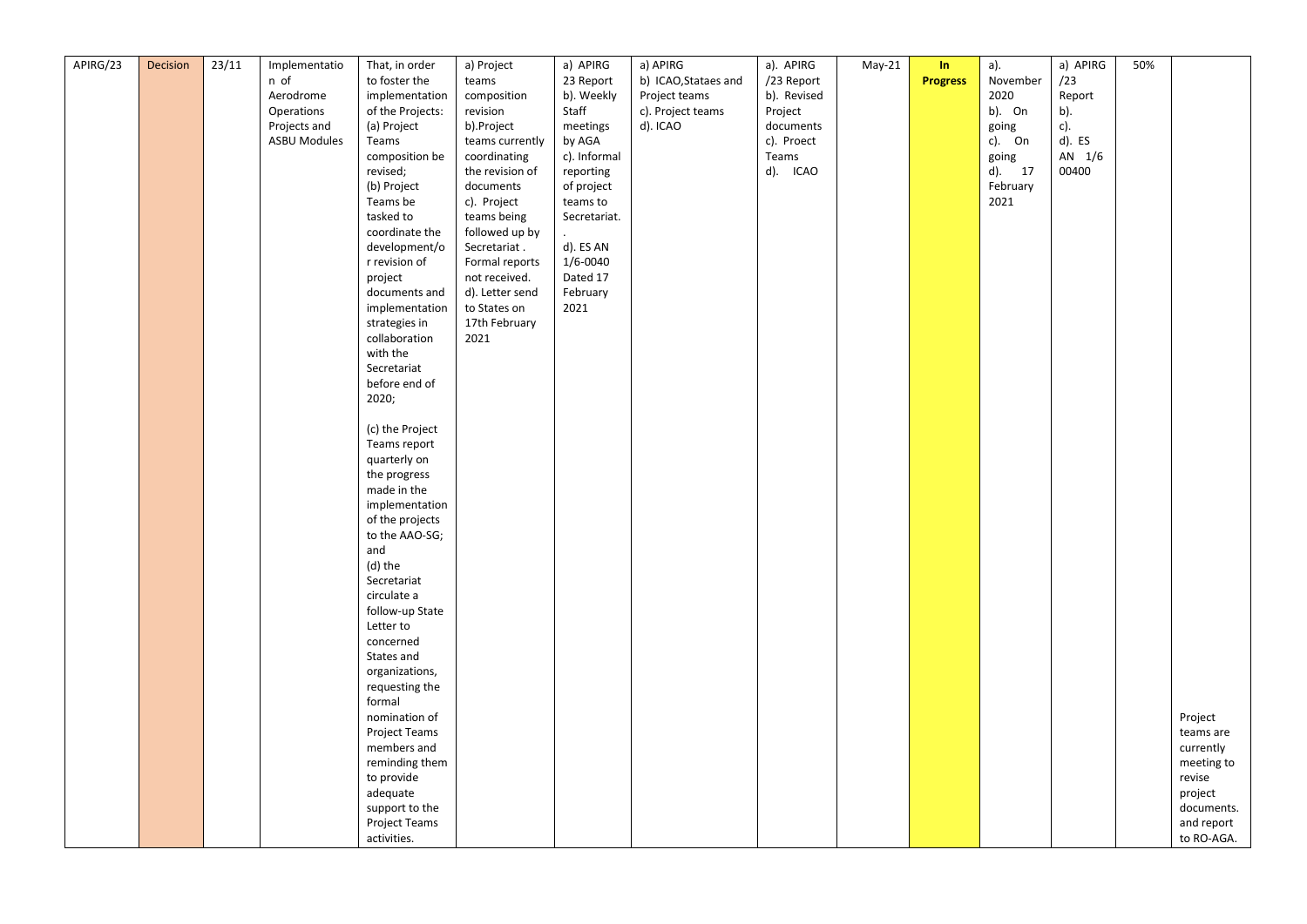| APIRG/23 | Conclusi | 23/12 | CART                | That, in order  | a). Letter send  | ES AN 1/6- | a).ICAO    | a). State   | Feb. 2021     | In              | 01/02/202    | ES-AN- | 75%  |              |
|----------|----------|-------|---------------------|-----------------|------------------|------------|------------|-------------|---------------|-----------------|--------------|--------|------|--------------|
|          | on       |       | Recommendati        | to support the  | to States to     | 0040 Dated | b). States | lette from  |               | <b>Progress</b> | $\mathbf{1}$ | $1/6$  |      |              |
|          |          |       | ons relevant to     | Restart and     | update on        | 17         |            | <b>ICAO</b> |               |                 |              | 00400  |      |              |
|          |          |       | AAO/SG              | Recovery of the | Status. b).      | February   |            | b). Data on |               |                 |              |        |      |              |
|          |          |       | Activities          | air transport   | States currently | 2021       |            | the CRRIC   |               |                 |              |        |      |              |
|          |          |       |                     | industry:       | constantly       |            |            | platform    |               |                 |              |        |      |              |
|          |          |       |                     |                 | updating the     |            |            |             |               |                 |              |        |      |              |
|          |          |       |                     | (a) States be   | CRRIC and        |            |            |             |               |                 |              |        |      |              |
|          |          |       |                     | urged to ensure | review of        |            |            |             |               |                 |              |        |      |              |
|          |          |       |                     |                 | <b>NOTAMS</b>    |            |            |             |               |                 |              |        |      |              |
|          |          |       |                     | appropriate     |                  |            |            |             |               |                 |              |        |      |              |
|          |          |       |                     | implementation  |                  |            |            |             |               |                 |              |        |      |              |
|          |          |       |                     | of the CART     |                  |            |            |             |               |                 |              |        |      |              |
|          |          |       |                     | recommendatio   |                  |            |            |             |               |                 |              |        |      |              |
|          |          |       |                     | ns of relevance |                  |            |            |             |               |                 |              |        |      |              |
|          |          |       |                     | to Airspace and |                  |            |            |             |               |                 |              |        |      |              |
|          |          |       |                     | Aerodrome       |                  |            |            |             |               |                 |              |        |      |              |
|          |          |       |                     | Operations; and |                  |            |            |             |               |                 |              |        |      |              |
|          |          |       |                     |                 |                  |            |            |             |               |                 |              |        |      |              |
|          |          |       |                     |                 |                  |            |            |             |               |                 |              |        |      |              |
|          |          |       |                     | (b) States      |                  |            |            |             |               |                 |              |        |      |              |
|          |          |       |                     | monitor,        |                  |            |            |             |               |                 |              |        |      |              |
|          |          |       |                     | document, and   |                  |            |            |             |               |                 |              |        |      |              |
|          |          |       |                     | report their    |                  |            |            |             |               |                 |              |        |      |              |
|          |          |       |                     | progress        |                  |            |            |             |               |                 |              |        |      |              |
|          |          |       |                     | through the     |                  |            |            |             |               |                 |              |        |      |              |
|          |          |       |                     | CRRIC; and      |                  |            |            |             |               |                 |              |        |      |              |
|          |          |       |                     | review          |                  |            |            |             |               |                 |              |        |      | State letter |
|          |          |       |                     | NOTAMS to       |                  |            |            |             |               |                 |              |        |      | send.        |
|          |          |       |                     | ensure their    |                  |            |            |             |               |                 |              |        |      | Updates on   |
|          |          |       |                     | updates along   |                  |            |            |             |               |                 |              |        |      | CRRIC and    |
|          |          |       |                     | with the        |                  |            |            |             |               |                 |              |        |      | NOTAM s is   |
|          |          |       |                     | resumption of   |                  |            |            |             |               |                 |              |        |      | an ongoing   |
|          |          |       |                     | air operations. |                  |            |            |             |               |                 |              |        |      | process      |
| APIRG/23 | Conclusi | 23/13 | Endorsement of      | That, in order  | Aviation         | APIRG /23  | APIRG      | Adopted     | <b>Nov-20</b> | Complete        | 01/11/202    | APIRG  | 100% |              |
|          | on       |       | the survey          | to harmonize    | Infustructue     | Report     |            | APIRG 23    |               | $\mathbf d$     | 0            | Report |      |              |
|          |          |       | questionnaire       | the conduct of  | Gap Analysis     |            |            | Report      |               |                 |              |        |      |              |
|          |          |       | for the conduct     | the Aviation    | endosed by       |            |            |             |               |                 |              |        |      |              |
|          |          |       | of Air              | Infrastructure  | APIG/23          |            |            |             |               |                 |              |        |      |              |
|          |          |       | Navigation          | Gap Analysis,   |                  |            |            |             |               |                 |              |        |      |              |
|          |          |       | Infrastructure      | the survey      |                  |            |            |             |               |                 |              |        |      |              |
|          |          |       | <b>Gap Analysis</b> | questionnaire   |                  |            |            |             |               |                 |              |        |      |              |
|          |          |       |                     | pertaining to   |                  |            |            |             |               |                 |              |        |      |              |
|          |          |       |                     | Airspace and    |                  |            |            |             |               |                 |              |        |      |              |
|          |          |       |                     | Aerodrome       |                  |            |            |             |               |                 |              |        |      |              |
|          |          |       |                     | Operations for  |                  |            |            |             |               |                 |              |        |      |              |
|          |          |       |                     | the conduct of  |                  |            |            |             |               |                 |              |        |      |              |
|          |          |       |                     | Aviation        |                  |            |            |             |               |                 |              |        |      |              |
|          |          |       |                     | Infrastructure  |                  |            |            |             |               |                 |              |        |      |              |
|          |          |       |                     | Gap Analysis be |                  |            |            |             |               |                 |              |        |      |              |
|          |          |       |                     | endorsed.       |                  |            |            |             |               |                 |              |        |      |              |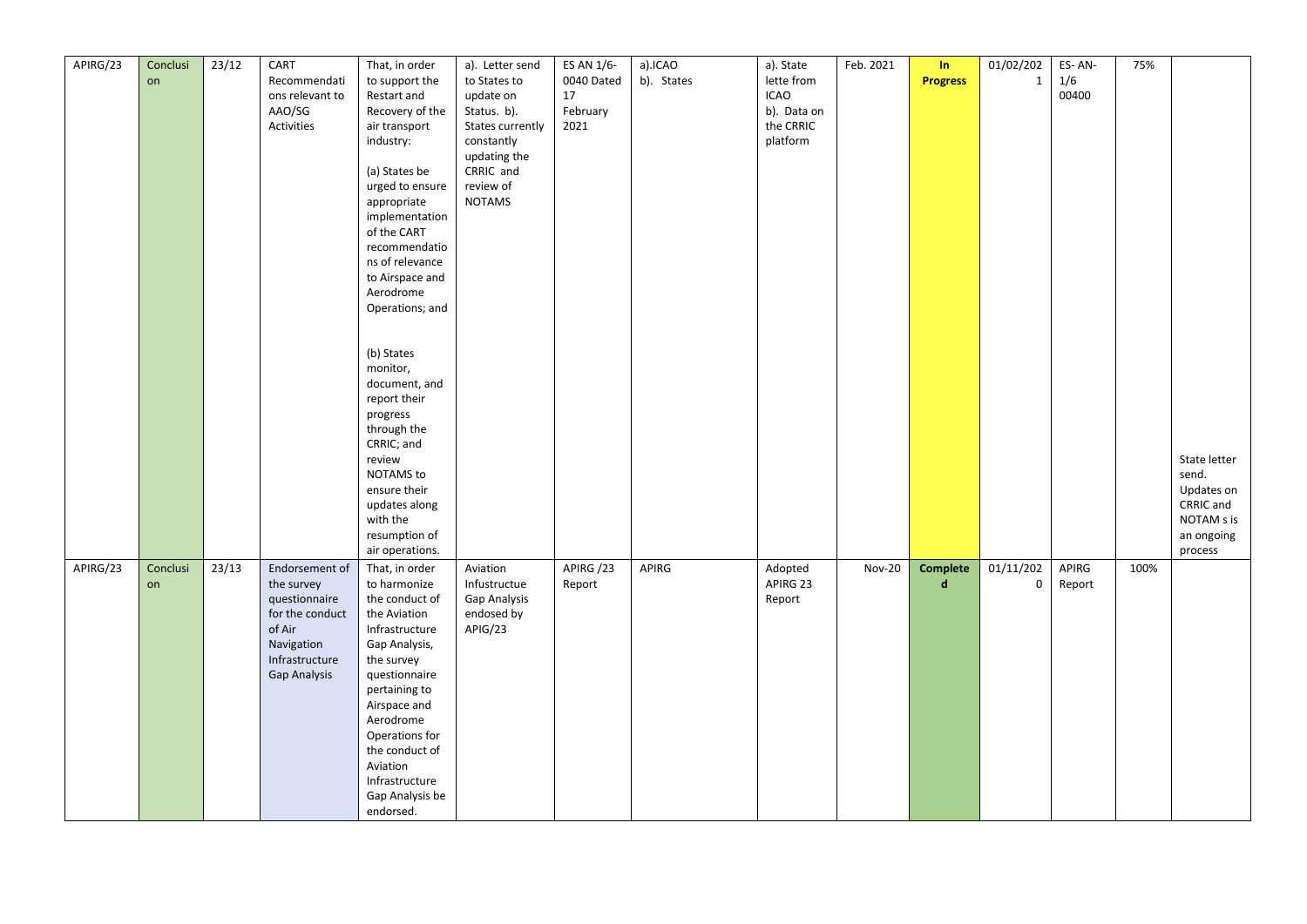| APIRG/23 | Conclusi | 23/14 | Data collection       | That, in order          | a) State Letters                | a) AGA (Elisha) |              | 08 July -    | In              |  | 0% |  |
|----------|----------|-------|-----------------------|-------------------------|---------------------------------|-----------------|--------------|--------------|-----------------|--|----|--|
|          | on       |       | for Air               | to speed the            | to be                           |                 | Report of    | Questionn    | <b>Progress</b> |  |    |  |
|          |          |       | <b>Navigation Gap</b> | implementation          | developed to                    | b) Review (All  | the status   | aire         |                 |  |    |  |
|          |          |       | analysis              | of the                  | convey the                      | Sections) and   | of Aviation  |              |                 |  |    |  |
|          |          |       |                       | outcomes of             | questionnaire                   | Coordination    | Infrastructu | 12 July-     |                 |  |    |  |
|          |          |       |                       | the 2019                | to States                       | (Chinga)        | re in AFI    | Finalisatio  |                 |  |    |  |
|          |          |       |                       | Aviation                |                                 |                 |              | n of the     |                 |  |    |  |
|          |          |       |                       | Infrastructure          | a.1) Review of                  |                 |              | Questionn    |                 |  |    |  |
|          |          |       |                       |                         |                                 |                 |              |              |                 |  |    |  |
|          |          |       |                       | for Africa Gap          | the existing                    |                 |              | aire         |                 |  |    |  |
|          |          |       |                       | Analysis                | Questionnaire                   |                 |              |              |                 |  |    |  |
|          |          |       |                       | Workshop:               |                                 |                 |              |              |                 |  |    |  |
|          |          |       |                       | (a) ICAO                | a.2) Analysis                   |                 |              | 01 July-     |                 |  |    |  |
|          |          |       |                       | <b>Regional Offices</b> | and                             |                 |              | Developm     |                 |  |    |  |
|          |          |       |                       | circulate letters       | preparation of                  |                 |              | ent of the   |                 |  |    |  |
|          |          |       |                       | to States for           | the draft                       |                 |              | <b>SL</b>    |                 |  |    |  |
|          |          |       |                       | data collection         | ---Report to be                 |                 |              |              |                 |  |    |  |
|          |          |       |                       | for the 25-years        | discussed by                    |                 |              |              |                 |  |    |  |
|          |          |       |                       | gap analysis            | the APIRG SGs                   |                 |              |              |                 |  |    |  |
|          |          |       |                       | horizon                 | ---Report to be                 |                 |              |              |                 |  |    |  |
|          |          |       |                       | exercise; and           | submitted to                    |                 |              |              |                 |  |    |  |
|          |          |       |                       | (b) States are          | APIRG24                         |                 |              |              |                 |  |    |  |
|          |          |       |                       | urged to                |                                 |                 |              |              |                 |  |    |  |
|          |          |       |                       | respond to the          |                                 |                 |              |              |                 |  |    |  |
|          |          |       |                       | questionnaire           |                                 |                 |              |              |                 |  |    |  |
|          |          |       |                       | upon reception          |                                 |                 |              |              |                 |  |    |  |
|          |          |       |                       | of States               |                                 |                 |              |              |                 |  |    |  |
|          |          |       |                       |                         |                                 |                 |              |              |                 |  |    |  |
|          |          |       |                       | letters.                |                                 |                 |              |              |                 |  |    |  |
| APIRG/23 | Conclusi | 23/15 | Establishment         | That, in order          | a) Status of                    |                 | $(a)$ SL     | (a)          | In              |  | 0% |  |
|          | on       |       | of mechanism          | to provide              | implementation                  |                 | submitted    | 08/10/202    | <b>Progress</b> |  |    |  |
|          |          |       | for air               | assistance to           | and Submission                  |                 | to States    | $\mathbf{1}$ |                 |  |    |  |
|          |          |       | navigation            | States in filling       | of SL inviting                  |                 |              | depending    |                 |  |    |  |
|          |          |       | reports               | the ANRF:               | States to the                   |                 | (b) AFI      | of results   |                 |  |    |  |
|          |          |       |                       | (a) ICAO                | workshop                        |                 | Workshop     | of           |                 |  |    |  |
|          |          |       |                       | <b>Regional Offices</b> |                                 |                 | on the 6th   | coordinati   |                 |  |    |  |
|          |          |       |                       | organize a              |                                 |                 | Ed. of the   | on with      |                 |  |    |  |
|          |          |       |                       | workshop, to            | b) Conduct the                  |                 | GANP         | HQs          |                 |  |    |  |
|          |          |       |                       | sensitize States        | Workshop to                     |                 |              |              |                 |  |    |  |
|          |          |       |                       | on filling of           | sensitize State                 |                 |              | (b)          |                 |  |    |  |
|          |          |       |                       | ANRF be                 |                                 |                 |              | 08/11/202    |                 |  |    |  |
|          |          |       |                       | organized, by           | ---workshop to                  |                 |              | $\mathbf{1}$ |                 |  |    |  |
|          |          |       |                       | 31 March 2021;          | raise awareness                 |                 |              | depending    |                 |  |    |  |
|          |          |       |                       | and                     | on the 6th Ed.                  |                 |              | of results   |                 |  |    |  |
|          |          |       |                       | (b) States              | of the GANP                     |                 |              | of           |                 |  |    |  |
|          |          |       |                       | establish a             |                                 |                 |              | coordinati   |                 |  |    |  |
|          |          |       |                       | mechanism for           | ---assist States                |                 |              | on with      |                 |  |    |  |
|          |          |       |                       | the collection          | with the                        |                 |              | HQs          |                 |  |    |  |
|          |          |       |                       | of data to              |                                 |                 |              |              |                 |  |    |  |
|          |          |       |                       | ensure annual           | development of<br>national ANPs |                 |              |              |                 |  |    |  |
|          |          |       |                       | reporting to the        |                                 |                 |              |              |                 |  |    |  |
|          |          |       |                       |                         |                                 |                 |              |              |                 |  |    |  |
|          |          |       |                       | <b>ICAO Regional</b>    |                                 |                 |              |              |                 |  |    |  |
|          |          |       |                       | Offices of air          |                                 |                 |              |              |                 |  |    |  |
|          |          |       |                       | navigation<br>upgrades, |                                 |                 |              |              |                 |  |    |  |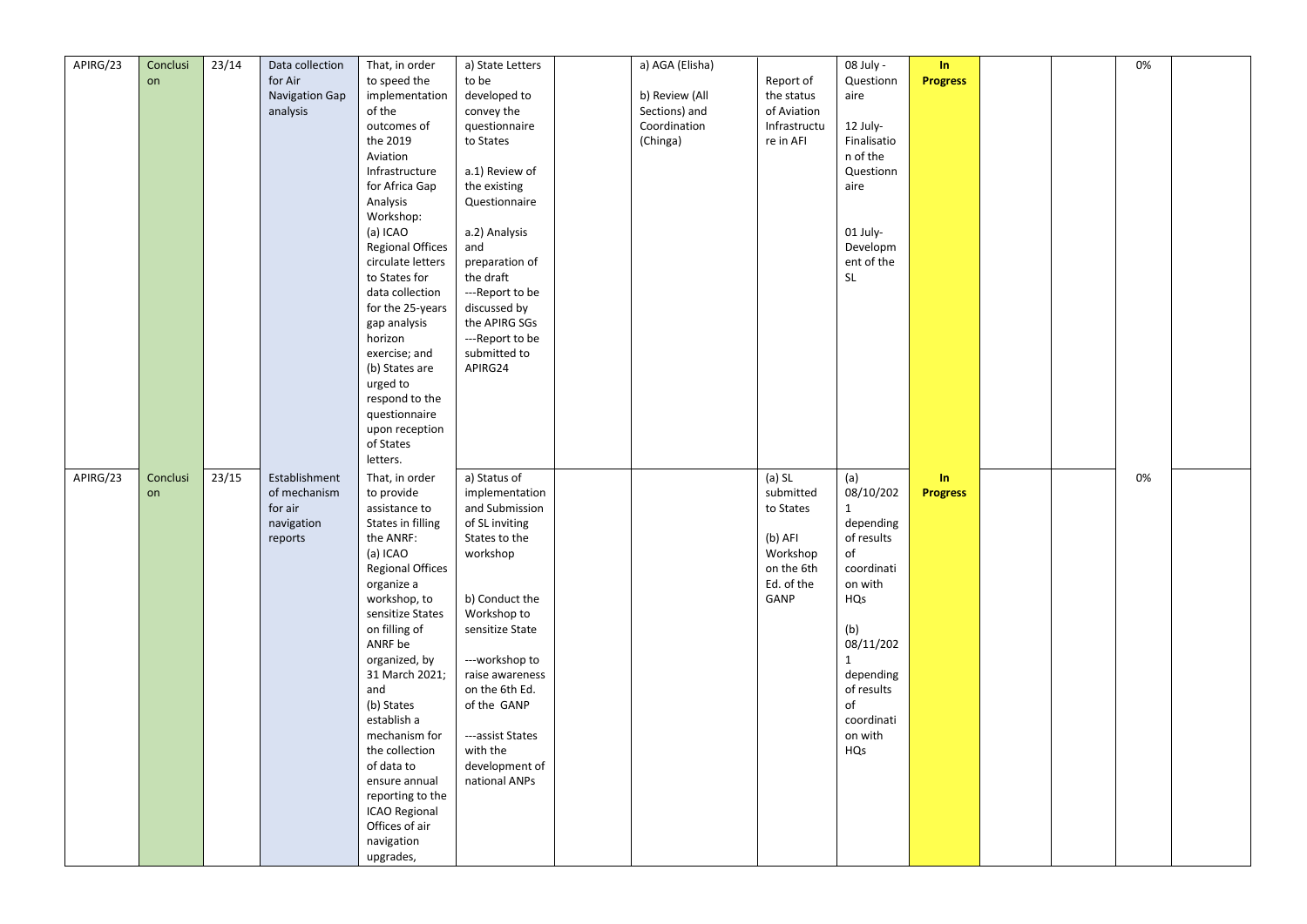|          |                |       |                                            | improvements<br>and<br>modernization,<br>in particular<br>information on<br>status of<br>implementation<br>of ASBU<br>modules.                                                                                                                                                                                |                                 |        |                                                                            |              |                       |                |                                                       |     |                                                                                                                                               |
|----------|----------------|-------|--------------------------------------------|---------------------------------------------------------------------------------------------------------------------------------------------------------------------------------------------------------------------------------------------------------------------------------------------------------------|---------------------------------|--------|----------------------------------------------------------------------------|--------------|-----------------------|----------------|-------------------------------------------------------|-----|-----------------------------------------------------------------------------------------------------------------------------------------------|
| APIRG/23 | Conclusi<br>on | 23/16 | Nomination to<br>AAO/SG Core<br>Membership | That, in order<br>to maximize<br>active<br>participation of<br>States in the<br>APIRG projects,<br>States willing to<br>contribute to<br>the Sub-Group<br>activities as<br>core members,<br>should send<br>letters of<br>nomination<br>with the CVs of<br>the nominees<br>to the ICAO<br>Regional<br>Offices. | States to<br>nominate<br>expert | States | Letter<br>Nominating<br>Experts to<br>be part of<br>Cor<br>Memebersh<br>ip | $01$ -Jun-21 | In<br><b>Progress</b> | 08/01/202<br>1 | ES AN<br>$1/6 -$<br>00400<br>Dated 17<br>Feb.<br>2021 | 25% | Awaiting<br>States to<br>send letters<br>of<br>nomination<br>and CVs to<br>be<br>members of<br>Sub Group<br>activities<br>and Core<br>members |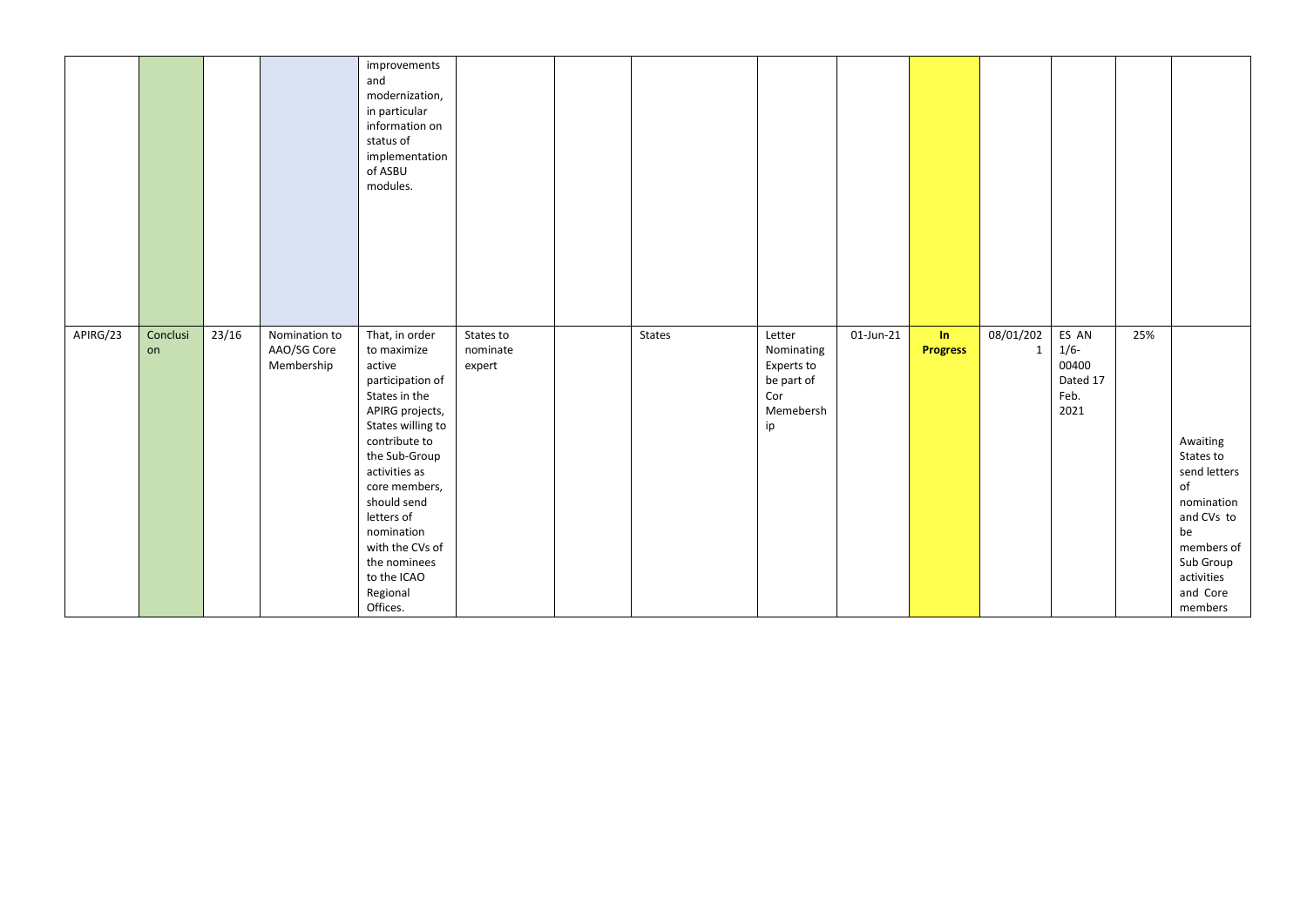| APIRG/23 | Conclusi | 23/30 | Development     | That; in order        | (a)                   | (a)                   | (a) States   | APIRG24 | Complete    | (a)                              | 50% |               |
|----------|----------|-------|-----------------|-----------------------|-----------------------|-----------------------|--------------|---------|-------------|----------------------------------|-----|---------------|
|          | on       |       | of action plans | to improve the        | States/Organiza       | States/Organizations  | took into    |         | $\mathbf d$ | Ongoing                          |     |               |
|          |          |       | for the         | implementation        | tions consider        |                       | account the  |         |             |                                  |     |               |
|          |          |       | implementation  | of                    | the provisions        | (b) Regional Space    | implication  |         |             | (b)                              |     |               |
|          |          |       | of Space        | requirements          | of Annex 3            | <b>Weather Center</b> | of Annex     |         |             | ongoing                          |     |               |
|          |          |       | Weather         | for the               |                       |                       |              |         |             |                                  |     |               |
|          |          |       |                 |                       | space weather         | (SANSA)               | requiremen   |         |             |                                  |     |               |
|          |          |       | requirements    | provision of          | requirements in       |                       | ts on SWX.   |         |             | (c)<br>Worksho                   |     |               |
|          |          |       |                 | space weather         | their national        | (c) the Secretariat,  |              |         |             |                                  |     |               |
|          |          |       |                 | services in air       | MET regulation.       | with the support of   | (b) Survey   |         |             | p on                             |     |               |
|          |          |       |                 | navigation            |                       | the designated        | conducted    |         |             | SWX                              |     |               |
|          |          |       |                 | plans:                | (b) Regional          | <b>Regional Space</b> |              |         |             | schedule                         |     |               |
|          |          |       |                 | (a)                   | Space Weather         | <b>Weather Centre</b> | (c)          |         |             | $\operatorname{\mathsf{d}}$ from |     |               |
|          |          |       |                 | States/Organiza       | Center (SANSA)        | (SANSA)               | Workshop     |         |             | 28-29                            |     |               |
|          |          |       |                 | tions consider        | conduct a             |                       | on SWX       |         |             | <b>July 2021</b>                 |     |               |
|          |          |       |                 | the implications      | survey on the         |                       | delivred and |         |             |                                  |     |               |
|          |          |       |                 | of Annex 3            | implementation        |                       | report       |         |             |                                  |     |               |
|          |          |       |                 | space weather         | of the SWX            |                       | distributed. |         |             |                                  |     |               |
|          |          |       |                 | requirements          |                       |                       |              |         |             |                                  |     |               |
|          |          |       |                 | for AFI States'       | (c) the               |                       |              |         |             |                                  |     |               |
|          |          |       |                 | regulatory            | Secretariat,          |                       |              |         |             |                                  |     |               |
|          |          |       |                 | authorities,          | with the              |                       |              |         |             |                                  |     |               |
|          |          |       |                 | ANSPs and             | support of the        |                       |              |         |             |                                  |     | (a) States to |
|          |          |       |                 | operators'            | designated            |                       |              |         |             |                                  |     | continue      |
|          |          |       |                 | operational           | Regional Space        |                       |              |         |             |                                  |     | the review    |
|          |          |       |                 |                       |                       |                       |              |         |             |                                  |     | of teir       |
|          |          |       |                 | policies;             | <b>Weather Centre</b> |                       |              |         |             |                                  |     |               |
|          |          |       |                 |                       | (SANSA),              |                       |              |         |             |                                  |     | regulation    |
|          |          |       |                 | (b) the               | organiez a            |                       |              |         |             |                                  |     | in other to   |
|          |          |       |                 | designated            | workshop on           |                       |              |         |             |                                  |     | incorprate    |
|          |          |       |                 | <b>Regional Space</b> | SWX                   |                       |              |         |             |                                  |     | the           |
|          |          |       |                 | <b>Weather Center</b> |                       |                       |              |         |             |                                  |     | requiremen    |
|          |          |       |                 | (SANSA) liaise        |                       |                       |              |         |             |                                  |     | ts on SWX     |
|          |          |       |                 | with other            |                       |                       |              |         |             |                                  |     |               |
|          |          |       |                 | relevant              |                       |                       |              |         |             |                                  |     | (b) MET       |
|          |          |       |                 | national              |                       |                       |              |         |             |                                  |     | Project 3     |
|          |          |       |                 | institutions in       |                       |                       |              |         |             |                                  |     | PTC and       |
|          |          |       |                 | the AFI region        |                       |                       |              |         |             |                                  |     | Team          |
|          |          |       |                 | to ensure             |                       |                       |              |         |             |                                  |     | Mebers to     |
|          |          |       |                 | effective             |                       |                       |              |         |             |                                  |     | collect and   |
|          |          |       |                 | coordination;         |                       |                       |              |         |             |                                  |     | process the   |
|          |          |       |                 |                       |                       |                       |              |         |             |                                  |     | responses     |
|          |          |       |                 | (c) the               |                       |                       |              |         |             |                                  |     | to the        |
|          |          |       |                 | Secretariat,          |                       |                       |              |         |             |                                  |     | questionnai   |
|          |          |       |                 | with the              |                       |                       |              |         |             |                                  |     | res           |
|          |          |       |                 | support of the        |                       |                       |              |         |             |                                  |     |               |
|          |          |       |                 | designated            |                       |                       |              |         |             |                                  |     | (c)           |
|          |          |       |                 | <b>Regional Space</b> |                       |                       |              |         |             |                                  |     | Secretariat   |
|          |          |       |                 | <b>Weather Centre</b> |                       |                       |              |         |             |                                  |     | and SANSA     |
|          |          |       |                 |                       |                       |                       |              |         |             |                                  |     |               |
|          |          |       |                 | (SANSA), take         |                       |                       |              |         |             |                                  |     | to finalize   |
|          |          |       |                 | appropriate           |                       |                       |              |         |             |                                  |     | the           |
|          |          |       |                 | actions to assist     |                       |                       |              |         |             |                                  |     | preparation   |
|          |          |       |                 | States to meet        |                       |                       |              |         |             |                                  |     | of            |
|          |          |       |                 | the space             |                       |                       |              |         |             |                                  |     | Workshop      |
|          |          |       |                 | weather               |                       |                       |              |         |             |                                  |     | on SWX        |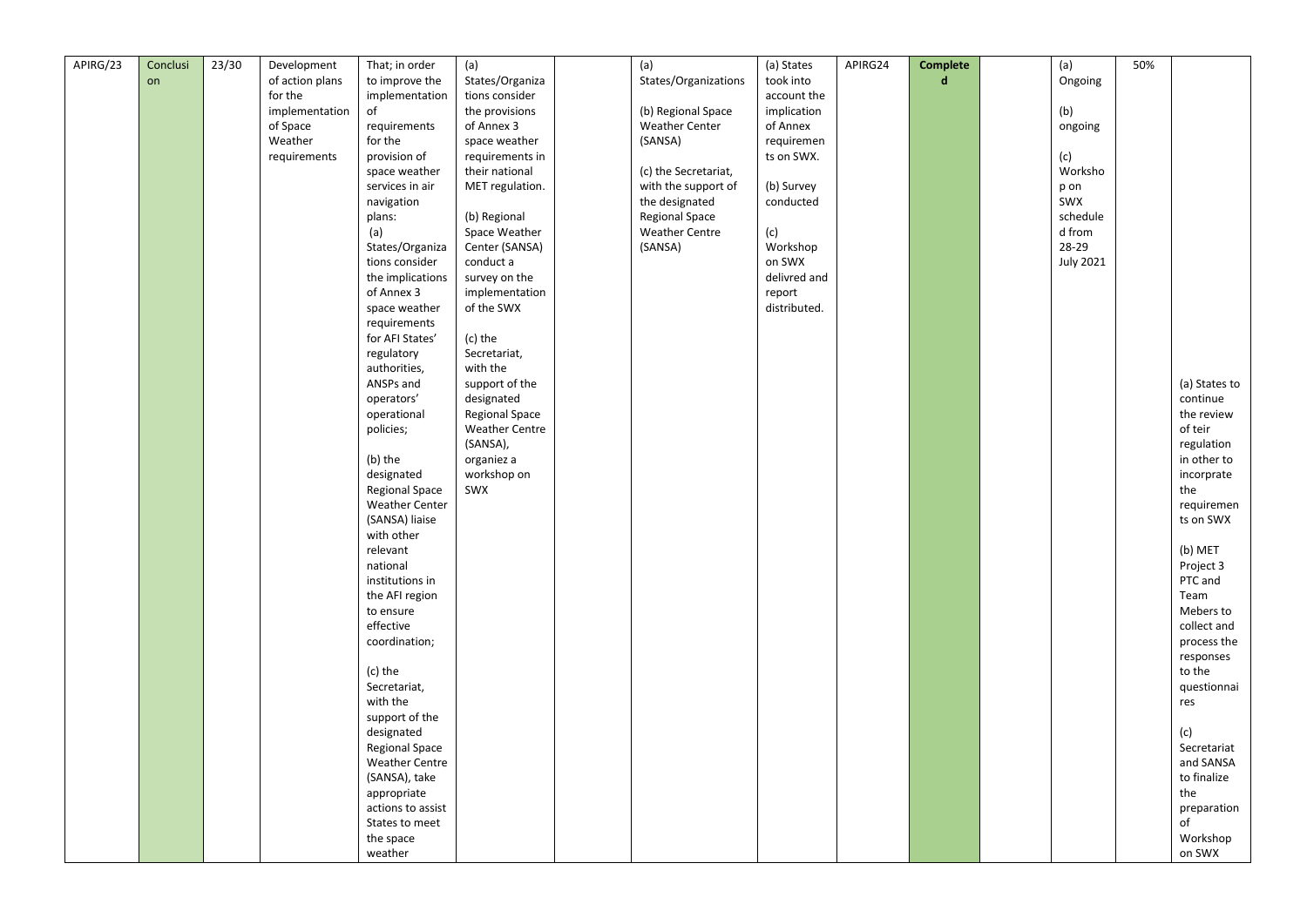|          |                |       |                                                                                                                                | implementation<br>requirements.                                                                                                                                                                                                                                                                                                                                                                                                                                            |                                                                                                                                                                   |                                                                                                                |                       |  |                         |  |     |                                                                                                                                 |
|----------|----------------|-------|--------------------------------------------------------------------------------------------------------------------------------|----------------------------------------------------------------------------------------------------------------------------------------------------------------------------------------------------------------------------------------------------------------------------------------------------------------------------------------------------------------------------------------------------------------------------------------------------------------------------|-------------------------------------------------------------------------------------------------------------------------------------------------------------------|----------------------------------------------------------------------------------------------------------------|-----------------------|--|-------------------------|--|-----|---------------------------------------------------------------------------------------------------------------------------------|
| APIRG/23 | Conclusi<br>on | 23/32 | Endorsement<br>of AANDD<br>Management<br>process and<br>minimum<br><b>Reporting Areas</b><br>and nomination<br>of Focal Points | That, in order<br>to support the<br>implementation<br>of the Uniform<br>Methodology<br>for the<br>identification,<br>assessment and<br>reporting of<br>deficiencies:<br>(a) the AFI Air<br>Navigation<br>Deficiency<br>Database<br>management<br>process as well<br>as the revised<br>minimum<br>reporting areas<br>are endorsed;<br>and<br>(b) States and<br>Organizations<br>that have not<br>yet done so, are<br>urged to<br>nominate as a<br>matter of<br>urgency, not | Endorsement of<br>AFI Air<br>Navigation<br>Defficiency<br>Database.<br>b)Nomination<br>of Focal Points<br>for interaction<br>with AANDD by<br>31 January,<br>2021 | a)Endorse<br>ment of<br>Minimum<br>Reporting<br>Areas by<br>APIRG/23<br>b)<br>Nomination<br>of Focal<br>Points | a) APIRG<br>b) States |  | Complete<br>$\mathbf d$ |  | 50% | States have<br>nominated<br><b>Focal Points</b><br>but not all<br>focal points<br>are able to<br>interact<br>with the<br>system |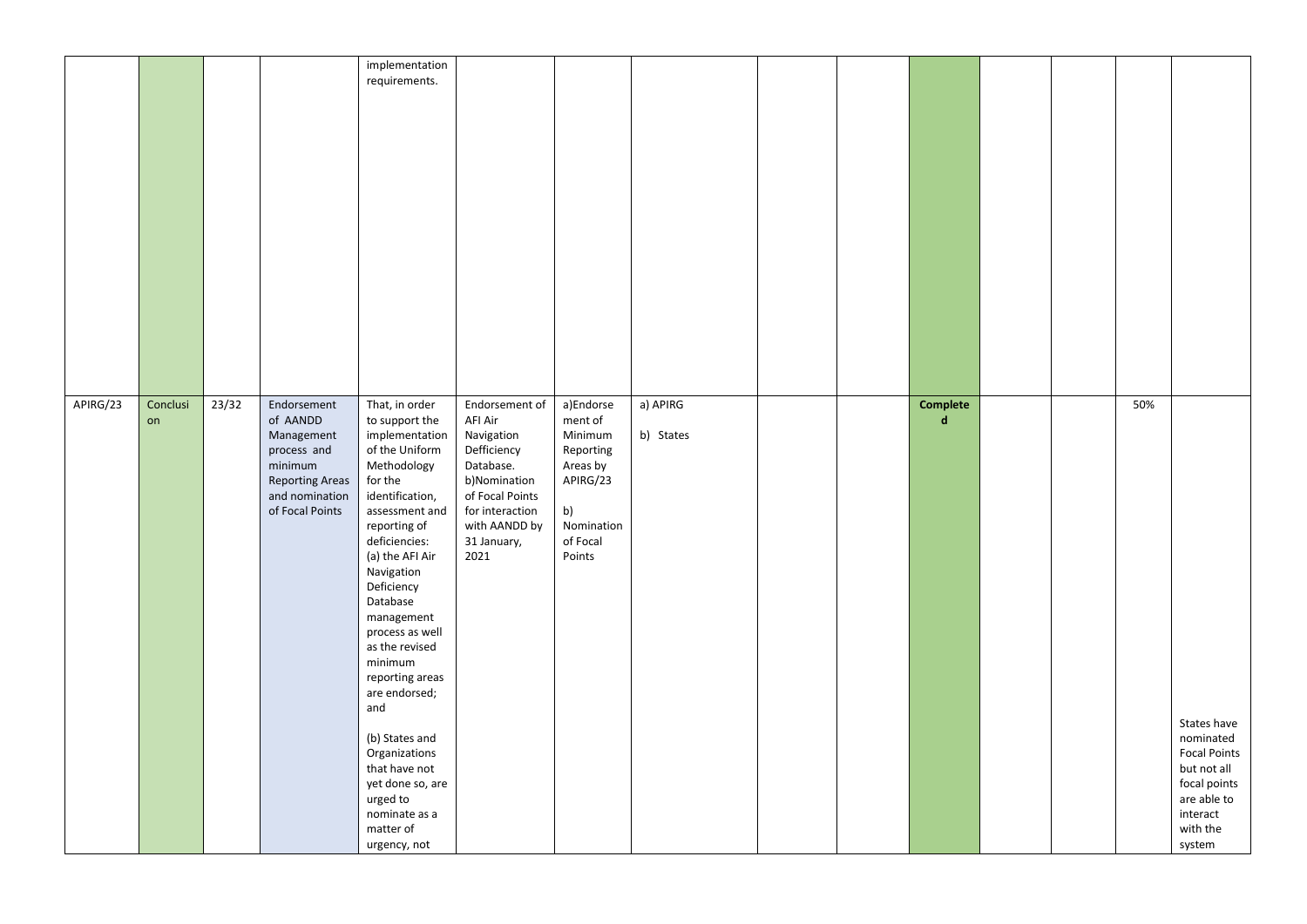|          |                |       |                                                                                   | later than 31<br>January 2021,<br>Focal Points for<br>interaction with<br>the AANDD.                                                                                                                                                                                         |                                                                                      |                                                |                                       |                                                                     |                       |                           |                        |      |                                                                                                                                                                          |
|----------|----------------|-------|-----------------------------------------------------------------------------------|------------------------------------------------------------------------------------------------------------------------------------------------------------------------------------------------------------------------------------------------------------------------------|--------------------------------------------------------------------------------------|------------------------------------------------|---------------------------------------|---------------------------------------------------------------------|-----------------------|---------------------------|------------------------|------|--------------------------------------------------------------------------------------------------------------------------------------------------------------------------|
| APIRG/23 | Conclusi<br>on | 23/33 | Nomination of<br><b>RVSM</b> focal<br>points and<br>submission of<br>data to ARMA | That, in order<br>to improve the<br>submission of<br>RVSM data to<br>ARMA, States<br>that have not<br>already done<br>so, nominate<br>focal points for<br>RVSM and<br>update ARMA<br>using an F1<br>form by 31<br>December<br>2020.                                          | ICAO to<br>Circulate SL<br>State<br>nomination of<br><b>RVSM National</b><br>Manager | APIRG 23<br>State<br>Nomination<br>$\mathsf S$ | States and<br>ARMA<br><b>ICAO ROS</b> |                                                                     | In<br><b>Progress</b> |                           |                        | 75%  | States have<br>nominated<br><b>Focal Points</b><br>but not all<br>focal points<br>are<br>providing<br>Data                                                               |
| APIRG/23 | Conclusi<br>on | 23/34 | Implementatio<br>n of SLOP as<br>discount for<br>CRA/15                           | That, in order<br>to add the<br>safety discount<br>to the fifteenth<br><b>Collision Risk</b><br>Assessment,<br>AFI States that<br>have not<br>already done<br>so, publish AIP<br>SUPP by 31<br>December 2020<br>for the<br>implementation<br>of SLOP on 25<br>February 2021. |                                                                                      | APIRG 23<br>State<br>Nomination<br>$\mathsf S$ | States and<br>ARMA<br><b>ICAO ROS</b> | AIP<br>Publications<br>on SLOP<br>Implementa<br>tion                | In<br><b>Progress</b> | 25/02/202<br>$\mathbf{1}$ | APPIRG<br>23<br>Report | 75%  | There is<br>improveme<br>nt in SLOP<br>implementa<br>tion<br>however<br>Not all<br>states have<br>implemente<br>d SLOP/20<br>out of 27<br>FIRs have<br>implanted<br>SLOP |
| APIRG/23 | Conclusi<br>on | 23/35 | Adoption of<br>new ARMA<br>forms F2 and F3                                        | That, in order<br>to improve the<br>process of<br>RVSM and PBCS<br>monitoring by<br>States and<br>ARMA, the new<br>ARMA Form F2<br>and Form F3<br>which include<br>both RVSM and<br><b>PBCS Approvals</b><br>are adopted for                                                 | ARMA Form F2<br>and F3<br>approved                                                   |                                                | ARMA/ICAO                             | <b>ARMA Form</b><br>F <sub>2</sub> and F <sub>3</sub><br>circulated | <b>Complete</b><br>d. |                           | APIRG 23<br>Report     | 100% | Awareness<br>workshop<br>conducted<br>and<br>templates<br>developed<br>and<br>adopted by<br>APIRG 23                                                                     |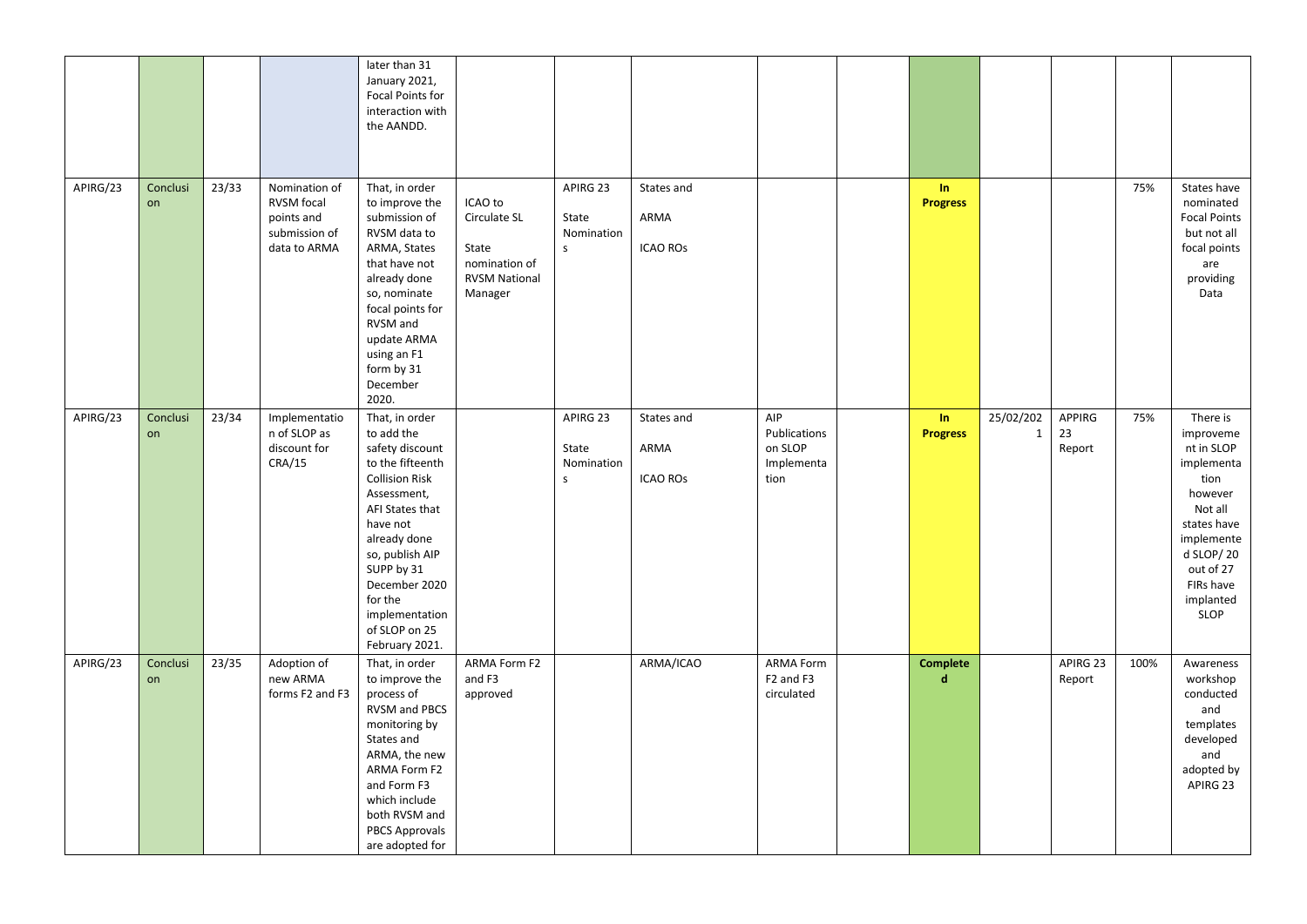|          |          |       |                                                              | use by States as<br>applicable for<br>RVSM/PBCS<br>approval,<br>amendment<br>and<br>withdrawal.                                                                                                                                                                                                                                                                                                                                                                                                                                         |                                                                                                                                                                 |                             |                           |                                                                                        |                                                                       |                       |  |     |                                                                                                                                                                                                  |
|----------|----------|-------|--------------------------------------------------------------|-----------------------------------------------------------------------------------------------------------------------------------------------------------------------------------------------------------------------------------------------------------------------------------------------------------------------------------------------------------------------------------------------------------------------------------------------------------------------------------------------------------------------------------------|-----------------------------------------------------------------------------------------------------------------------------------------------------------------|-----------------------------|---------------------------|----------------------------------------------------------------------------------------|-----------------------------------------------------------------------|-----------------------|--|-----|--------------------------------------------------------------------------------------------------------------------------------------------------------------------------------------------------|
| APIRG/23 | Decision | 23/36 | Reduction of<br>Trans-Regional<br>Large Height<br>Deviations | That, in order<br>to assist the<br>RMAs to ensure<br>further<br>reduction of<br>Trans-Regional<br>Large Height<br>Deviations,<br>ICAO ESAF and<br>MID offices and<br>the AFI and<br>MID Regional<br>Monitoring<br>Agencies<br>continue to:<br>(a) engage the<br>appropriate<br>ATS authorities<br>of Asmara,<br>Djibouti,<br>Mogadishu and<br>Sanaa FIRs; and<br>(b) assist them<br>in taking<br>appropriate<br>actions for a<br>significant<br>reduction of<br>the high<br>numbers of<br>Trans-Regional<br>Large Height<br>Deviations. | (a) AFI and MID<br>RMA to provide<br>reports<br>(b) Faciliate<br>Coordination<br>Meeting with<br>MID region and<br>states<br>(c) Assist states<br>to reduce LHD | APIRG 22<br>and APIRG<br>23 | ARMA/ICAO ESAF<br>and MID | Coordinatio<br>n Meeting<br>conducted<br>Report of<br>reduction<br>on LHD<br>incidents | 30 Nov<br>2020 for<br><b>RVSM</b><br>data<br>submissio<br>$\mathsf n$ | In<br><b>Progress</b> |  | 75% | awareness<br>workshop<br>conducted<br>on 23 July<br>2020<br>inter-<br>regional CM<br>held on 8<br>July 2020;<br>Djibouti and<br>Eritrea not<br>represented<br>Assistance<br>to states<br>ongoing |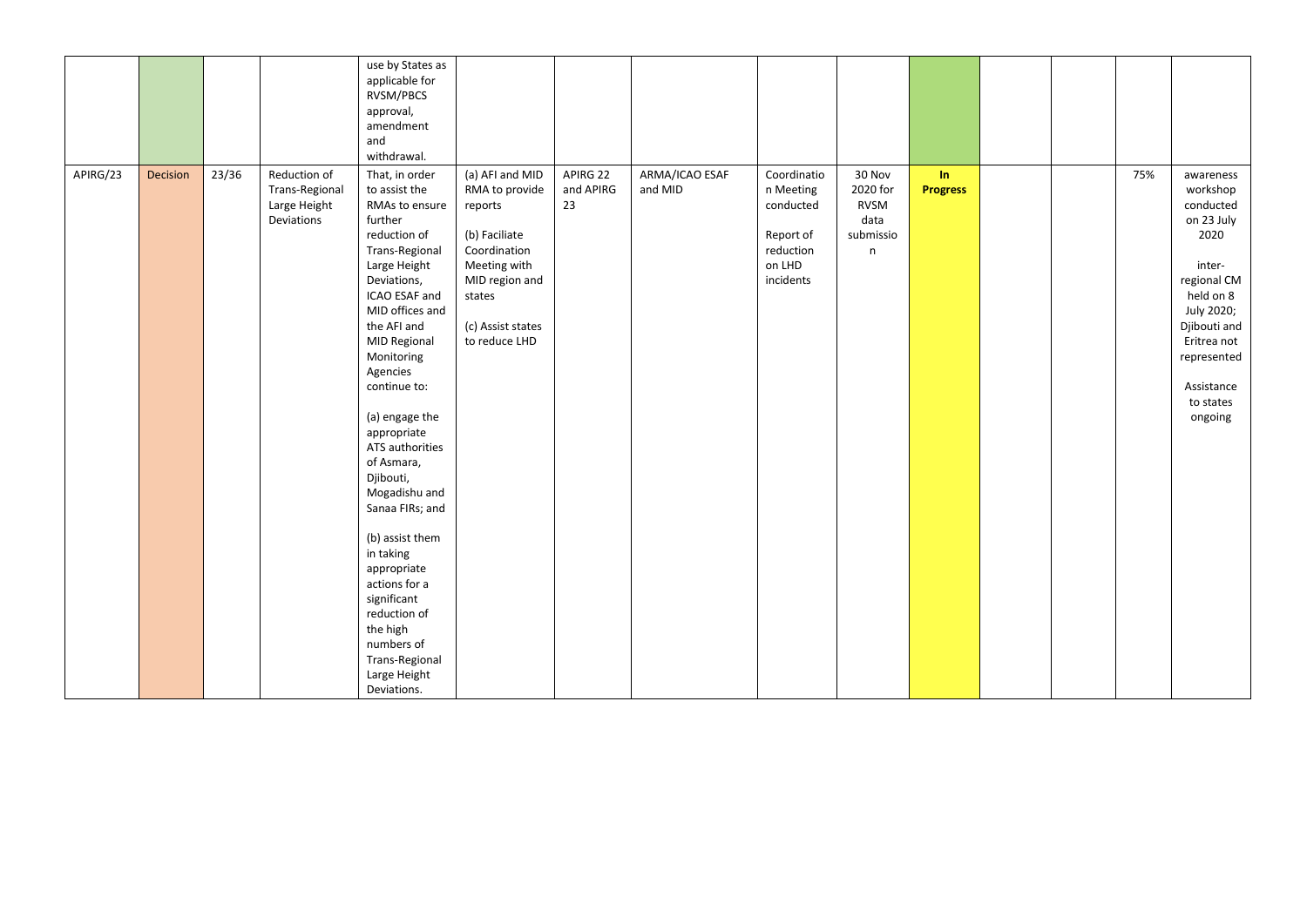| and<br>to improve<br>Offices/States/Stake<br>SR3/80-<br><b>Progress</b><br>$\mathbf 1$<br>Report<br>on<br>programmes<br><b>SAT 24</b><br>operations and<br>a) Circulate SL<br><b>SAT 24</b><br>holders<br>0253 sent<br>improvement<br>including<br>PBCS,<br>of air traffic<br>safety of flights,<br>to urge states<br>to all SAT<br>Report<br>ASEPS,<br>services over<br>States in the<br>to<br>States on<br>Flight Level<br>the entire<br>SAT area<br>implementent<br>$\overline{4}$<br>optimization<br>and/or<br>November<br>Atlantic<br>actions<br>, ATM<br>2020. A<br>stakeholders:<br>Contingenc<br>SAT<br>b) Follow up on<br>y Plans,<br>Special<br>(a) be urged to<br>state response<br>AIDC and<br>implement<br>meeting<br>SLOP are<br>actions<br>c) SAT ststes to<br>on 14 July<br>ongoing<br>2021 will<br>necessary for<br>provide reports<br>on LHD and<br>the<br>review<br>b) ICAO SL<br>RVSM data<br>and adopt<br>harmonization<br>SR3/80 -<br>and<br>the new<br>0253 sent to<br>d)<br>improvement<br>working<br>all SAT<br>of air traffic<br>structure<br>States on 4<br>services over<br>14 July<br>November<br>the entire<br>2020. A<br>2021 for<br><b>SAT</b><br>Atlantic;<br>adoption<br>Special<br>of<br>meeting on<br>structure<br>14 July<br>(b) review and<br>2021 will<br>provide their<br>review and<br>comments to<br>adopt the<br>the Secretariat<br>new<br>on the<br>working<br>proposed SAT<br>structure.<br>working<br>structure<br>c) ICAO<br>contained in<br>SL SR3/80 -<br>Appendix 2M;<br>0367 sent<br>on Sept<br>2020SAT<br>(c) submit their<br>States were<br>occurrence<br>invited and<br>participated<br>reports,<br>in all NAT<br>including Large<br>1MG, NAT<br>Height<br>SOG and<br>Deviation<br>NAT SPG<br>reports, as well<br>meetings to<br>as the monthly<br>facilitate<br>data returns to<br>improvemen<br>the respective<br>ts of ATS<br>regional<br>over the<br>Reports<br>monitoring<br>entire<br>from states<br>agencies; and<br>Atlantic.<br>on-going.<br>July 14<br>d) All SAT<br>(d) provide<br>meeting to<br><b>States</b><br>further<br>adopt new<br>accredited | APIRG/23 | Conclusi | 23/37 | Harmonization | That, in order | APIRG 23 | ICAO Regional | a) Identified | <b>ICAO SL</b> | In. | 14/07/202 | APIRG 23 | 75% |            |
|-----------------------------------------------------------------------------------------------------------------------------------------------------------------------------------------------------------------------------------------------------------------------------------------------------------------------------------------------------------------------------------------------------------------------------------------------------------------------------------------------------------------------------------------------------------------------------------------------------------------------------------------------------------------------------------------------------------------------------------------------------------------------------------------------------------------------------------------------------------------------------------------------------------------------------------------------------------------------------------------------------------------------------------------------------------------------------------------------------------------------------------------------------------------------------------------------------------------------------------------------------------------------------------------------------------------------------------------------------------------------------------------------------------------------------------------------------------------------------------------------------------------------------------------------------------------------------------------------------------------------------------------------------------------------------------------------------------------------------------------------------------------------------------------------------------------------------------------------------------------------------------------------------------------------------------------------------------------------------------------------------------------------------------------------------------------------------------------------------------------------|----------|----------|-------|---------------|----------------|----------|---------------|---------------|----------------|-----|-----------|----------|-----|------------|
|                                                                                                                                                                                                                                                                                                                                                                                                                                                                                                                                                                                                                                                                                                                                                                                                                                                                                                                                                                                                                                                                                                                                                                                                                                                                                                                                                                                                                                                                                                                                                                                                                                                                                                                                                                                                                                                                                                                                                                                                                                                                                                                       |          |          |       |               |                |          |               |               |                |     |           |          |     |            |
|                                                                                                                                                                                                                                                                                                                                                                                                                                                                                                                                                                                                                                                                                                                                                                                                                                                                                                                                                                                                                                                                                                                                                                                                                                                                                                                                                                                                                                                                                                                                                                                                                                                                                                                                                                                                                                                                                                                                                                                                                                                                                                                       |          |          |       |               |                |          |               |               |                |     |           |          |     |            |
|                                                                                                                                                                                                                                                                                                                                                                                                                                                                                                                                                                                                                                                                                                                                                                                                                                                                                                                                                                                                                                                                                                                                                                                                                                                                                                                                                                                                                                                                                                                                                                                                                                                                                                                                                                                                                                                                                                                                                                                                                                                                                                                       |          |          |       |               |                |          |               |               |                |     |           |          |     |            |
|                                                                                                                                                                                                                                                                                                                                                                                                                                                                                                                                                                                                                                                                                                                                                                                                                                                                                                                                                                                                                                                                                                                                                                                                                                                                                                                                                                                                                                                                                                                                                                                                                                                                                                                                                                                                                                                                                                                                                                                                                                                                                                                       |          |          |       |               |                |          |               |               |                |     |           |          |     |            |
|                                                                                                                                                                                                                                                                                                                                                                                                                                                                                                                                                                                                                                                                                                                                                                                                                                                                                                                                                                                                                                                                                                                                                                                                                                                                                                                                                                                                                                                                                                                                                                                                                                                                                                                                                                                                                                                                                                                                                                                                                                                                                                                       |          |          |       |               |                |          |               |               |                |     |           |          |     |            |
|                                                                                                                                                                                                                                                                                                                                                                                                                                                                                                                                                                                                                                                                                                                                                                                                                                                                                                                                                                                                                                                                                                                                                                                                                                                                                                                                                                                                                                                                                                                                                                                                                                                                                                                                                                                                                                                                                                                                                                                                                                                                                                                       |          |          |       |               |                |          |               |               |                |     |           |          |     |            |
|                                                                                                                                                                                                                                                                                                                                                                                                                                                                                                                                                                                                                                                                                                                                                                                                                                                                                                                                                                                                                                                                                                                                                                                                                                                                                                                                                                                                                                                                                                                                                                                                                                                                                                                                                                                                                                                                                                                                                                                                                                                                                                                       |          |          |       |               |                |          |               |               |                |     |           |          |     |            |
|                                                                                                                                                                                                                                                                                                                                                                                                                                                                                                                                                                                                                                                                                                                                                                                                                                                                                                                                                                                                                                                                                                                                                                                                                                                                                                                                                                                                                                                                                                                                                                                                                                                                                                                                                                                                                                                                                                                                                                                                                                                                                                                       |          |          |       |               |                |          |               |               |                |     |           |          |     |            |
|                                                                                                                                                                                                                                                                                                                                                                                                                                                                                                                                                                                                                                                                                                                                                                                                                                                                                                                                                                                                                                                                                                                                                                                                                                                                                                                                                                                                                                                                                                                                                                                                                                                                                                                                                                                                                                                                                                                                                                                                                                                                                                                       |          |          |       |               |                |          |               |               |                |     |           |          |     |            |
|                                                                                                                                                                                                                                                                                                                                                                                                                                                                                                                                                                                                                                                                                                                                                                                                                                                                                                                                                                                                                                                                                                                                                                                                                                                                                                                                                                                                                                                                                                                                                                                                                                                                                                                                                                                                                                                                                                                                                                                                                                                                                                                       |          |          |       |               |                |          |               |               |                |     |           |          |     |            |
|                                                                                                                                                                                                                                                                                                                                                                                                                                                                                                                                                                                                                                                                                                                                                                                                                                                                                                                                                                                                                                                                                                                                                                                                                                                                                                                                                                                                                                                                                                                                                                                                                                                                                                                                                                                                                                                                                                                                                                                                                                                                                                                       |          |          |       |               |                |          |               |               |                |     |           |          |     |            |
|                                                                                                                                                                                                                                                                                                                                                                                                                                                                                                                                                                                                                                                                                                                                                                                                                                                                                                                                                                                                                                                                                                                                                                                                                                                                                                                                                                                                                                                                                                                                                                                                                                                                                                                                                                                                                                                                                                                                                                                                                                                                                                                       |          |          |       |               |                |          |               |               |                |     |           |          |     |            |
|                                                                                                                                                                                                                                                                                                                                                                                                                                                                                                                                                                                                                                                                                                                                                                                                                                                                                                                                                                                                                                                                                                                                                                                                                                                                                                                                                                                                                                                                                                                                                                                                                                                                                                                                                                                                                                                                                                                                                                                                                                                                                                                       |          |          |       |               |                |          |               |               |                |     |           |          |     |            |
|                                                                                                                                                                                                                                                                                                                                                                                                                                                                                                                                                                                                                                                                                                                                                                                                                                                                                                                                                                                                                                                                                                                                                                                                                                                                                                                                                                                                                                                                                                                                                                                                                                                                                                                                                                                                                                                                                                                                                                                                                                                                                                                       |          |          |       |               |                |          |               |               |                |     |           |          |     |            |
|                                                                                                                                                                                                                                                                                                                                                                                                                                                                                                                                                                                                                                                                                                                                                                                                                                                                                                                                                                                                                                                                                                                                                                                                                                                                                                                                                                                                                                                                                                                                                                                                                                                                                                                                                                                                                                                                                                                                                                                                                                                                                                                       |          |          |       |               |                |          |               |               |                |     |           |          |     |            |
|                                                                                                                                                                                                                                                                                                                                                                                                                                                                                                                                                                                                                                                                                                                                                                                                                                                                                                                                                                                                                                                                                                                                                                                                                                                                                                                                                                                                                                                                                                                                                                                                                                                                                                                                                                                                                                                                                                                                                                                                                                                                                                                       |          |          |       |               |                |          |               |               |                |     |           |          |     |            |
|                                                                                                                                                                                                                                                                                                                                                                                                                                                                                                                                                                                                                                                                                                                                                                                                                                                                                                                                                                                                                                                                                                                                                                                                                                                                                                                                                                                                                                                                                                                                                                                                                                                                                                                                                                                                                                                                                                                                                                                                                                                                                                                       |          |          |       |               |                |          |               |               |                |     |           |          |     |            |
|                                                                                                                                                                                                                                                                                                                                                                                                                                                                                                                                                                                                                                                                                                                                                                                                                                                                                                                                                                                                                                                                                                                                                                                                                                                                                                                                                                                                                                                                                                                                                                                                                                                                                                                                                                                                                                                                                                                                                                                                                                                                                                                       |          |          |       |               |                |          |               |               |                |     |           |          |     |            |
|                                                                                                                                                                                                                                                                                                                                                                                                                                                                                                                                                                                                                                                                                                                                                                                                                                                                                                                                                                                                                                                                                                                                                                                                                                                                                                                                                                                                                                                                                                                                                                                                                                                                                                                                                                                                                                                                                                                                                                                                                                                                                                                       |          |          |       |               |                |          |               |               |                |     |           |          |     |            |
|                                                                                                                                                                                                                                                                                                                                                                                                                                                                                                                                                                                                                                                                                                                                                                                                                                                                                                                                                                                                                                                                                                                                                                                                                                                                                                                                                                                                                                                                                                                                                                                                                                                                                                                                                                                                                                                                                                                                                                                                                                                                                                                       |          |          |       |               |                |          |               |               |                |     |           |          |     |            |
|                                                                                                                                                                                                                                                                                                                                                                                                                                                                                                                                                                                                                                                                                                                                                                                                                                                                                                                                                                                                                                                                                                                                                                                                                                                                                                                                                                                                                                                                                                                                                                                                                                                                                                                                                                                                                                                                                                                                                                                                                                                                                                                       |          |          |       |               |                |          |               |               |                |     |           |          |     |            |
|                                                                                                                                                                                                                                                                                                                                                                                                                                                                                                                                                                                                                                                                                                                                                                                                                                                                                                                                                                                                                                                                                                                                                                                                                                                                                                                                                                                                                                                                                                                                                                                                                                                                                                                                                                                                                                                                                                                                                                                                                                                                                                                       |          |          |       |               |                |          |               |               |                |     |           |          |     |            |
|                                                                                                                                                                                                                                                                                                                                                                                                                                                                                                                                                                                                                                                                                                                                                                                                                                                                                                                                                                                                                                                                                                                                                                                                                                                                                                                                                                                                                                                                                                                                                                                                                                                                                                                                                                                                                                                                                                                                                                                                                                                                                                                       |          |          |       |               |                |          |               |               |                |     |           |          |     |            |
|                                                                                                                                                                                                                                                                                                                                                                                                                                                                                                                                                                                                                                                                                                                                                                                                                                                                                                                                                                                                                                                                                                                                                                                                                                                                                                                                                                                                                                                                                                                                                                                                                                                                                                                                                                                                                                                                                                                                                                                                                                                                                                                       |          |          |       |               |                |          |               |               |                |     |           |          |     |            |
|                                                                                                                                                                                                                                                                                                                                                                                                                                                                                                                                                                                                                                                                                                                                                                                                                                                                                                                                                                                                                                                                                                                                                                                                                                                                                                                                                                                                                                                                                                                                                                                                                                                                                                                                                                                                                                                                                                                                                                                                                                                                                                                       |          |          |       |               |                |          |               |               |                |     |           |          |     |            |
|                                                                                                                                                                                                                                                                                                                                                                                                                                                                                                                                                                                                                                                                                                                                                                                                                                                                                                                                                                                                                                                                                                                                                                                                                                                                                                                                                                                                                                                                                                                                                                                                                                                                                                                                                                                                                                                                                                                                                                                                                                                                                                                       |          |          |       |               |                |          |               |               |                |     |           |          |     |            |
|                                                                                                                                                                                                                                                                                                                                                                                                                                                                                                                                                                                                                                                                                                                                                                                                                                                                                                                                                                                                                                                                                                                                                                                                                                                                                                                                                                                                                                                                                                                                                                                                                                                                                                                                                                                                                                                                                                                                                                                                                                                                                                                       |          |          |       |               |                |          |               |               |                |     |           |          |     |            |
|                                                                                                                                                                                                                                                                                                                                                                                                                                                                                                                                                                                                                                                                                                                                                                                                                                                                                                                                                                                                                                                                                                                                                                                                                                                                                                                                                                                                                                                                                                                                                                                                                                                                                                                                                                                                                                                                                                                                                                                                                                                                                                                       |          |          |       |               |                |          |               |               |                |     |           |          |     |            |
|                                                                                                                                                                                                                                                                                                                                                                                                                                                                                                                                                                                                                                                                                                                                                                                                                                                                                                                                                                                                                                                                                                                                                                                                                                                                                                                                                                                                                                                                                                                                                                                                                                                                                                                                                                                                                                                                                                                                                                                                                                                                                                                       |          |          |       |               |                |          |               |               |                |     |           |          |     |            |
|                                                                                                                                                                                                                                                                                                                                                                                                                                                                                                                                                                                                                                                                                                                                                                                                                                                                                                                                                                                                                                                                                                                                                                                                                                                                                                                                                                                                                                                                                                                                                                                                                                                                                                                                                                                                                                                                                                                                                                                                                                                                                                                       |          |          |       |               |                |          |               |               |                |     |           |          |     |            |
|                                                                                                                                                                                                                                                                                                                                                                                                                                                                                                                                                                                                                                                                                                                                                                                                                                                                                                                                                                                                                                                                                                                                                                                                                                                                                                                                                                                                                                                                                                                                                                                                                                                                                                                                                                                                                                                                                                                                                                                                                                                                                                                       |          |          |       |               |                |          |               |               |                |     |           |          |     |            |
|                                                                                                                                                                                                                                                                                                                                                                                                                                                                                                                                                                                                                                                                                                                                                                                                                                                                                                                                                                                                                                                                                                                                                                                                                                                                                                                                                                                                                                                                                                                                                                                                                                                                                                                                                                                                                                                                                                                                                                                                                                                                                                                       |          |          |       |               |                |          |               |               |                |     |           |          |     |            |
|                                                                                                                                                                                                                                                                                                                                                                                                                                                                                                                                                                                                                                                                                                                                                                                                                                                                                                                                                                                                                                                                                                                                                                                                                                                                                                                                                                                                                                                                                                                                                                                                                                                                                                                                                                                                                                                                                                                                                                                                                                                                                                                       |          |          |       |               |                |          |               |               |                |     |           |          |     |            |
|                                                                                                                                                                                                                                                                                                                                                                                                                                                                                                                                                                                                                                                                                                                                                                                                                                                                                                                                                                                                                                                                                                                                                                                                                                                                                                                                                                                                                                                                                                                                                                                                                                                                                                                                                                                                                                                                                                                                                                                                                                                                                                                       |          |          |       |               |                |          |               |               |                |     |           |          |     |            |
|                                                                                                                                                                                                                                                                                                                                                                                                                                                                                                                                                                                                                                                                                                                                                                                                                                                                                                                                                                                                                                                                                                                                                                                                                                                                                                                                                                                                                                                                                                                                                                                                                                                                                                                                                                                                                                                                                                                                                                                                                                                                                                                       |          |          |       |               |                |          |               |               |                |     |           |          |     |            |
|                                                                                                                                                                                                                                                                                                                                                                                                                                                                                                                                                                                                                                                                                                                                                                                                                                                                                                                                                                                                                                                                                                                                                                                                                                                                                                                                                                                                                                                                                                                                                                                                                                                                                                                                                                                                                                                                                                                                                                                                                                                                                                                       |          |          |       |               |                |          |               |               |                |     |           |          |     |            |
|                                                                                                                                                                                                                                                                                                                                                                                                                                                                                                                                                                                                                                                                                                                                                                                                                                                                                                                                                                                                                                                                                                                                                                                                                                                                                                                                                                                                                                                                                                                                                                                                                                                                                                                                                                                                                                                                                                                                                                                                                                                                                                                       |          |          |       |               |                |          |               |               |                |     |           |          |     |            |
|                                                                                                                                                                                                                                                                                                                                                                                                                                                                                                                                                                                                                                                                                                                                                                                                                                                                                                                                                                                                                                                                                                                                                                                                                                                                                                                                                                                                                                                                                                                                                                                                                                                                                                                                                                                                                                                                                                                                                                                                                                                                                                                       |          |          |       |               |                |          |               |               |                |     |           |          |     |            |
|                                                                                                                                                                                                                                                                                                                                                                                                                                                                                                                                                                                                                                                                                                                                                                                                                                                                                                                                                                                                                                                                                                                                                                                                                                                                                                                                                                                                                                                                                                                                                                                                                                                                                                                                                                                                                                                                                                                                                                                                                                                                                                                       |          |          |       |               |                |          |               |               |                |     |           |          |     |            |
|                                                                                                                                                                                                                                                                                                                                                                                                                                                                                                                                                                                                                                                                                                                                                                                                                                                                                                                                                                                                                                                                                                                                                                                                                                                                                                                                                                                                                                                                                                                                                                                                                                                                                                                                                                                                                                                                                                                                                                                                                                                                                                                       |          |          |       |               |                |          |               |               |                |     |           |          |     |            |
|                                                                                                                                                                                                                                                                                                                                                                                                                                                                                                                                                                                                                                                                                                                                                                                                                                                                                                                                                                                                                                                                                                                                                                                                                                                                                                                                                                                                                                                                                                                                                                                                                                                                                                                                                                                                                                                                                                                                                                                                                                                                                                                       |          |          |       |               |                |          |               |               |                |     |           |          |     |            |
|                                                                                                                                                                                                                                                                                                                                                                                                                                                                                                                                                                                                                                                                                                                                                                                                                                                                                                                                                                                                                                                                                                                                                                                                                                                                                                                                                                                                                                                                                                                                                                                                                                                                                                                                                                                                                                                                                                                                                                                                                                                                                                                       |          |          |       |               |                |          |               |               |                |     |           |          |     |            |
|                                                                                                                                                                                                                                                                                                                                                                                                                                                                                                                                                                                                                                                                                                                                                                                                                                                                                                                                                                                                                                                                                                                                                                                                                                                                                                                                                                                                                                                                                                                                                                                                                                                                                                                                                                                                                                                                                                                                                                                                                                                                                                                       |          |          |       |               |                |          |               |               |                |     |           |          |     |            |
|                                                                                                                                                                                                                                                                                                                                                                                                                                                                                                                                                                                                                                                                                                                                                                                                                                                                                                                                                                                                                                                                                                                                                                                                                                                                                                                                                                                                                                                                                                                                                                                                                                                                                                                                                                                                                                                                                                                                                                                                                                                                                                                       |          |          |       |               |                |          |               |               |                |     |           |          |     |            |
|                                                                                                                                                                                                                                                                                                                                                                                                                                                                                                                                                                                                                                                                                                                                                                                                                                                                                                                                                                                                                                                                                                                                                                                                                                                                                                                                                                                                                                                                                                                                                                                                                                                                                                                                                                                                                                                                                                                                                                                                                                                                                                                       |          |          |       |               |                |          |               |               |                |     |           |          |     |            |
|                                                                                                                                                                                                                                                                                                                                                                                                                                                                                                                                                                                                                                                                                                                                                                                                                                                                                                                                                                                                                                                                                                                                                                                                                                                                                                                                                                                                                                                                                                                                                                                                                                                                                                                                                                                                                                                                                                                                                                                                                                                                                                                       |          |          |       |               |                |          |               |               |                |     |           |          |     |            |
|                                                                                                                                                                                                                                                                                                                                                                                                                                                                                                                                                                                                                                                                                                                                                                                                                                                                                                                                                                                                                                                                                                                                                                                                                                                                                                                                                                                                                                                                                                                                                                                                                                                                                                                                                                                                                                                                                                                                                                                                                                                                                                                       |          |          |       |               |                |          |               |               |                |     |           |          |     |            |
|                                                                                                                                                                                                                                                                                                                                                                                                                                                                                                                                                                                                                                                                                                                                                                                                                                                                                                                                                                                                                                                                                                                                                                                                                                                                                                                                                                                                                                                                                                                                                                                                                                                                                                                                                                                                                                                                                                                                                                                                                                                                                                                       |          |          |       |               |                |          |               |               |                |     |           |          |     |            |
|                                                                                                                                                                                                                                                                                                                                                                                                                                                                                                                                                                                                                                                                                                                                                                                                                                                                                                                                                                                                                                                                                                                                                                                                                                                                                                                                                                                                                                                                                                                                                                                                                                                                                                                                                                                                                                                                                                                                                                                                                                                                                                                       |          |          |       |               |                |          |               |               |                |     |           |          |     |            |
|                                                                                                                                                                                                                                                                                                                                                                                                                                                                                                                                                                                                                                                                                                                                                                                                                                                                                                                                                                                                                                                                                                                                                                                                                                                                                                                                                                                                                                                                                                                                                                                                                                                                                                                                                                                                                                                                                                                                                                                                                                                                                                                       |          |          |       |               |                |          |               |               |                |     |           |          |     |            |
|                                                                                                                                                                                                                                                                                                                                                                                                                                                                                                                                                                                                                                                                                                                                                                                                                                                                                                                                                                                                                                                                                                                                                                                                                                                                                                                                                                                                                                                                                                                                                                                                                                                                                                                                                                                                                                                                                                                                                                                                                                                                                                                       |          |          |       |               |                |          |               |               |                |     |           |          |     |            |
|                                                                                                                                                                                                                                                                                                                                                                                                                                                                                                                                                                                                                                                                                                                                                                                                                                                                                                                                                                                                                                                                                                                                                                                                                                                                                                                                                                                                                                                                                                                                                                                                                                                                                                                                                                                                                                                                                                                                                                                                                                                                                                                       |          |          |       |               | guidance on    |          |               | ICAO Lima,    |                |     |           |          |     | structure. |